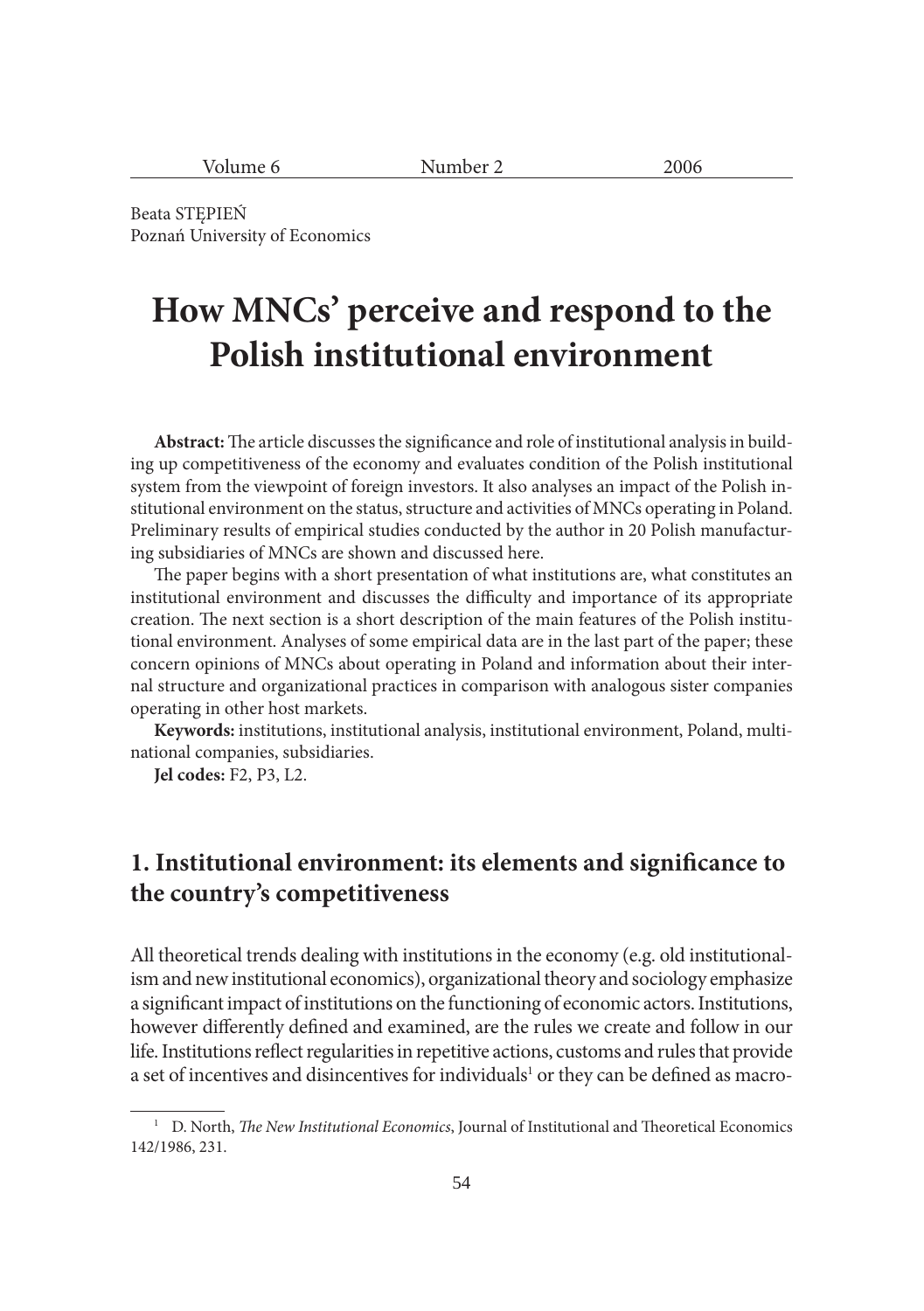level abstractions of rationalized and impersonal prescriptions<sup>2</sup>. They create a tunnel which restricts full rationality of economic actors<sup>3</sup>. Institutions shape our (not only) economic preferences, influence perception of economic values and other economic actors, determine the whole process of decision making and, in a way, our effectiveness<sup>4</sup>. They also form the way a certain market operates, so they shape both the environment of economic entities and the framework of an organization.

Institutional environment is created by a complex system of regulations, customs and practices which directly or indirectly influence certain behaviours of entities. Thus the institutional environment of economic entities consists of:

• formal institutions: all kinds of legal-administrative regulations; prohibitions, restrictions, commands or privileges. Institutions formalized in this way contain a description of circumstances in which a given regulation is used, the extent of sanction/relief and the procedure of executing this regulation (according to R. Scott it is a regulatory dimension of the institutional environment)<sup>5</sup>.

<sup>3</sup> According to H.A. Simon, regarded as a precursor of studies on limited rationality of economic actors, economic activity takes place in a kind of "tunnel" of restrictions within which the entity has a freedom of choice. J.Wiśniewski mentions two groups of limitations of an entity's rationality. The first one is connected with tendencies in the development of market economy and imperfections of market mechanism (e.g. no access to perfect information, barriers to entry). The second group is limitations connected with the features of entities making economic decisions. In both groups institutions play a significant role: legal and administrative regulations, customs, habits, moral code, etc. For more on the subject of limited rationality see, among others H.A. Simon, *Rationality in Psychology and Economics*, (in): *Rational Choice. The Contrast between Economics and Psychology*, R.E. Hogarth, M.W. Reder (ed), The University of Chicago Press, Chicago and London 1987; J. Wiśniewski, *Polimorfizm zasady* racjonalnego gospodarowania. Teoretyczne studium komparatywne, The Publishing House of Nicholas Copernicus University, Toruń 1996, pp. 25-27.

<sup>4</sup> This is a common view shared by all instutionalists; those from sociology, organization theory and economics: Veblen, Coase, Williamson, Hennart, Ostrom, Shepsle, Riker, Selznick, Scott, Powell, DiMaggio etc. For a good comparison of differences between those fields and scientists – how they see influence of institutions on actors' behavior, see P.J. DiMaggio, W.W. Powell, *Introduction*, in: *The New Institutionalism*, op.cit, and U. Pagano, *New Institutionalism and the Diversity of Economic Institutions*, CASE – CEU Working Papers Series, Warsaw, December 1998. 5 See three pillars of institutional environment: W.R. Scott, *Institutions and Organisations*, Sage,

Thousand Oaks 1995, p. 35 and following.

 $2\degree$  This is a typical definition for new institutionalists of organizational theory. Institutions originate from certain scripts of behaviour, categorizations or rules, not necessarily rational but becoming ingrained when repeated without any reflection. A human being in the institutional organizational trend resembles a passive individual entangled and somewhat bound by environment and its regulations. An economic actor strives for environmental legitimization in his/her desire to adapt to the rules of this environment. Adhering to routines, duplicating patterns, favours institutionalization but at the same time is also a source of structural inertia, thus changes (e.g. in an organization) occur rarely and they are frequently of incidental character, more creeping than stepping and often superficial. Revolutionary, fundamental changes occur when e.g. an institutional system of a higher order breaks down. For more see e.g. *The New Institutionalism in Organisational Analysis*, ed. W.W. Powell, P.J. DiMaggio, The University of Chicago Press, Chicago 1991.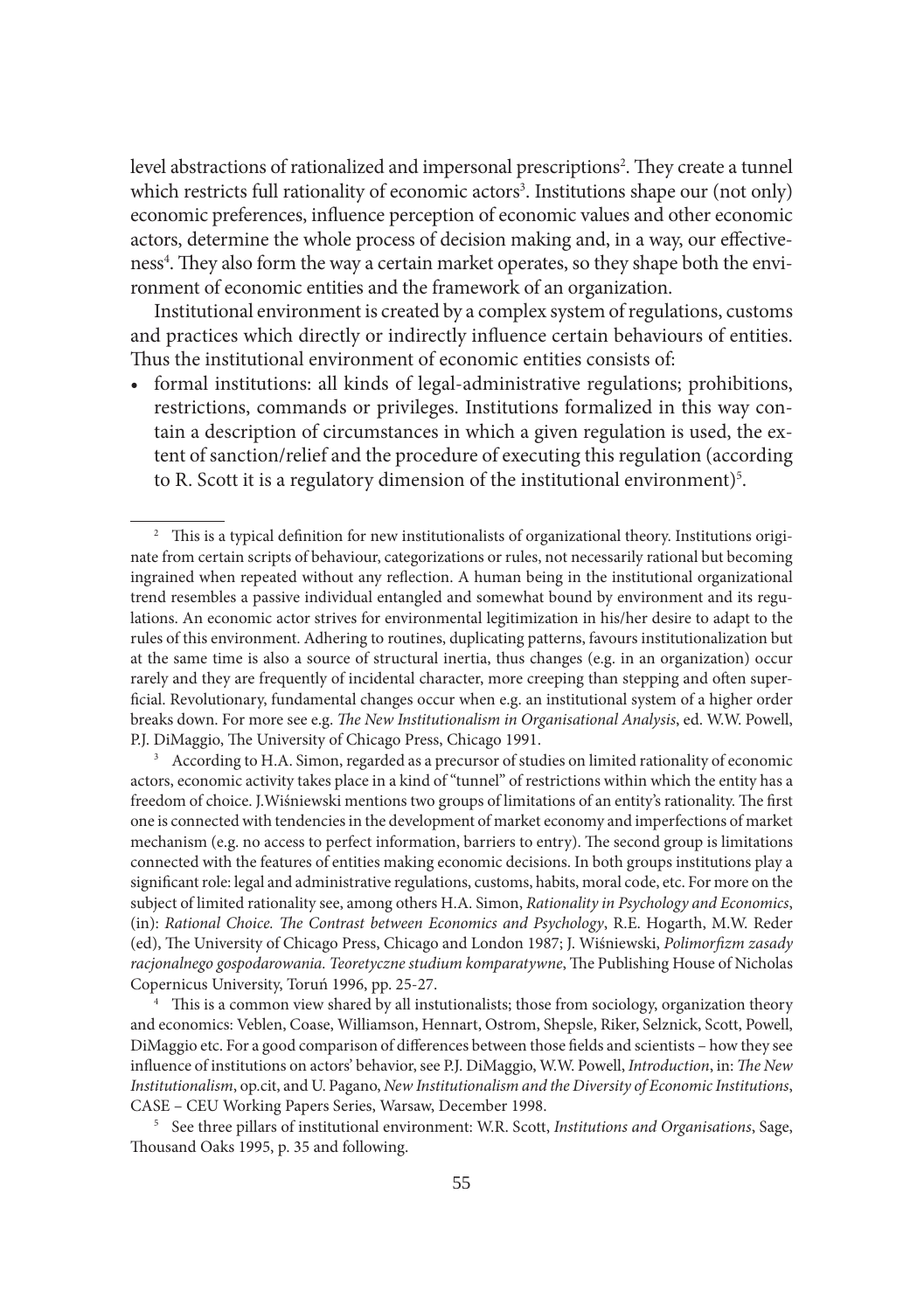- informal, but commonly known practices, habits in a given environment which frequently do not exist in a written form and are not as univocal as institutions of regulatory sphere. The actors, however, know the risks involved when the fixed norms of behaviour are violated:
	- norms resulting from e.g. obligations, perception of social roles, stemming from moral standards functioning in a given society or the so-called sense of appropriateness, i.e. from the common belief that in a given situation requires a given behaviour. This type of institutions can be defined more precisely and assume the form of e.g. guidelines or codes of practice or they may function as unwritten scripts of behaviour in the so-called collective awareness of a community (according to R.Scott this is a normative dimension of institutional environment).
	- norms resulting from e.g. the acceptance and recognition of a given way of behaviour as a professional, more effective one. Institutions of a cognitive dimension of the institutional environment (as defined by W.R.Scott, quoted above) find their origin in the activity of a broadly understood group of experts recognized in a given environment. It is them who determine the new ways of conduct and institutionalization of this conduct occurs through imitation and mimetic behaviour.

The related literature of the new institutional economics analyses above all formal institutions; character and stability of political and legal-administrative sphere of the economy (e.g. regulations concerning the freedom to conduct economic activity, tax system). The impact of these elements on the functioning and effectiveness of the market is fairly obvious. Acts on economic activity, development of financial markets and regulations concerning the transfer of profit, tax and administrative burdens define the range of freedom and effectiveness of the functioning of economic entities. For multinational enterprises it is important to have as much freedom on the host market as their local counterparts, although multinationals would obviously desire more institutional privileges than the local entities (e.g. several years long tax holiday)<sup>6</sup>. The analysis also covers adjustment of the local legal solutions to international standards as such standardization reduces transaction costs. Another important aspect of the analysis is stability of law which guarantees security and encourages long-term investment.

The analysis of formal institutions embraces not only their contents and stability but also effectiveness of executing the established norms since they influence the volume of transaction costs. An efficient system of execution eliminates the propensity to cheat and reduces transaction costs because a potential crook will inevitably

 $6$  The author of this article, however, holds a view that such privileges lead to distortion of the market mechanism. Regulations concerning the economic activity should not discriminate against any group of economic entities, including the local ones.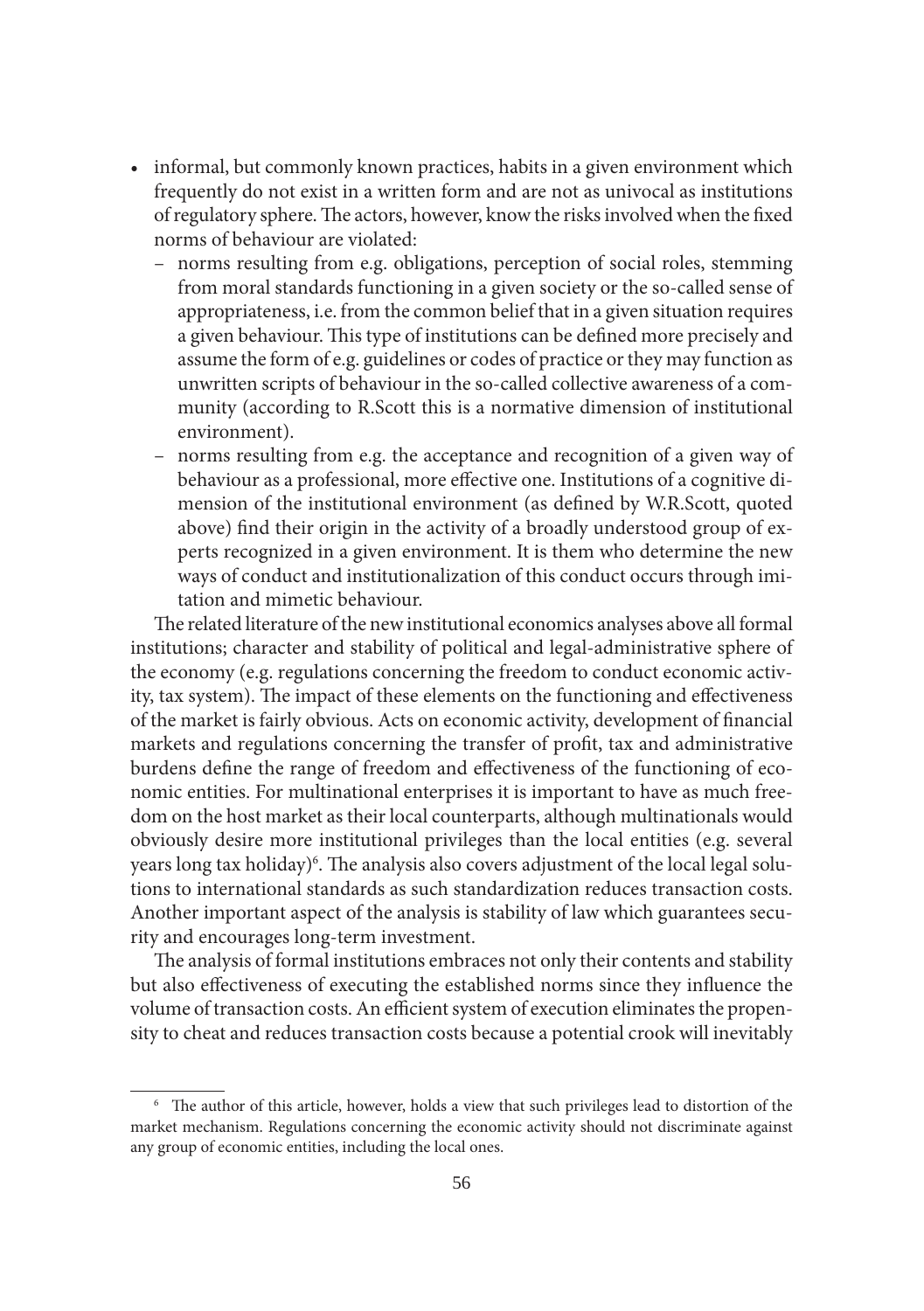bear the consequences of his opportunistic behaviour<sup>7</sup>. Moreover, efficient execution of the established institutions increases the citizens' level of confidence in the state and this in turn enhances legitimization of the standards established by this state. Social confidence concerns not only the state but , even more, business partners. A perception of the business partner, his/her integrity and future conduct influences the level of transaction costs. If we represent a market where it is commonly believed that the other party only waits to take unfair advantage of us and make money at our expense then we will have to devote more time and energy to protect ourselves against such opportunistic activities and, therefore, the costs will be higher.

In order to obtain a full picture why a given market operates in this and not the other way, apart from formal regulations, one has to understand informal institutions and the sources of their origin in general, namely the culture of a given nation, its history, moral standards or ideology. Formal institutions cannot be established regardless of the nature of informal institutions in a given area. It is possible to create any number of various legal regulations and enforce them by means of an efficient executive apparatus but the absence of social approval for "ideologically alien" or incomprehensible rules gives rise to objections and formation of informal institutions evading such a law. According to an interaction thesis, formulated by S. Pejovich, mutual interactions between formal and informal institutions have a decisive and favourable influence on the costs of transactions and, consequently, on economic stability and growth<sup>8</sup>. Formal institutions which originate from informal institutions have much bigger chances for social approval, observance and stability. Such a pattern of establishing formal institutions is much more likely to obtain social legitimization of the elites who create institutional order. The analysis of informal institutions in the form of customs and beliefs is therefore of tremendous significance for the construction of an effective system of formal institutions and, simultaneously, for the competitiveness of a country's economy.

The quality of the existing institutional structure is path dependent, so it is influenced by the past: history and culture of a given country, and the present: different interests of the market participants, market complexity, and above all, an ability to research the market shown by the governing elites and those elites' capability to create and enforce adequate institutions. The latter two factors seem to be of key importance for building up an institutional order fostering the future economic growth of a country and its citizens<sup>9</sup>. The more divergent motivations of market participants,

<sup>7</sup> See also D. North, *Institutions, Ideology and Economic Performance*, CATO Journal, Vol. 11, Issue 3/1992, pp. 477-478.

<sup>&</sup>lt;sup>8</sup> S. Pejovich, *The Effects of the Interaction of Formal and Informal Institution on Social Stability and Economic Development*, Journal of Markets and Morality, 1999, No. 2, p. 164 aft er: J. Godłów-Legiędź, *Transformacja ustrojowa z perspektywy nowej ekonomii instytucjonalnej*, Ekonomista 2/2005, p. 180.

<sup>&</sup>lt;sup>9</sup> One can ignore the most clear signals of the market or motivations of its participants and establish institutions protecting only the interests of a narrow group of decision makers.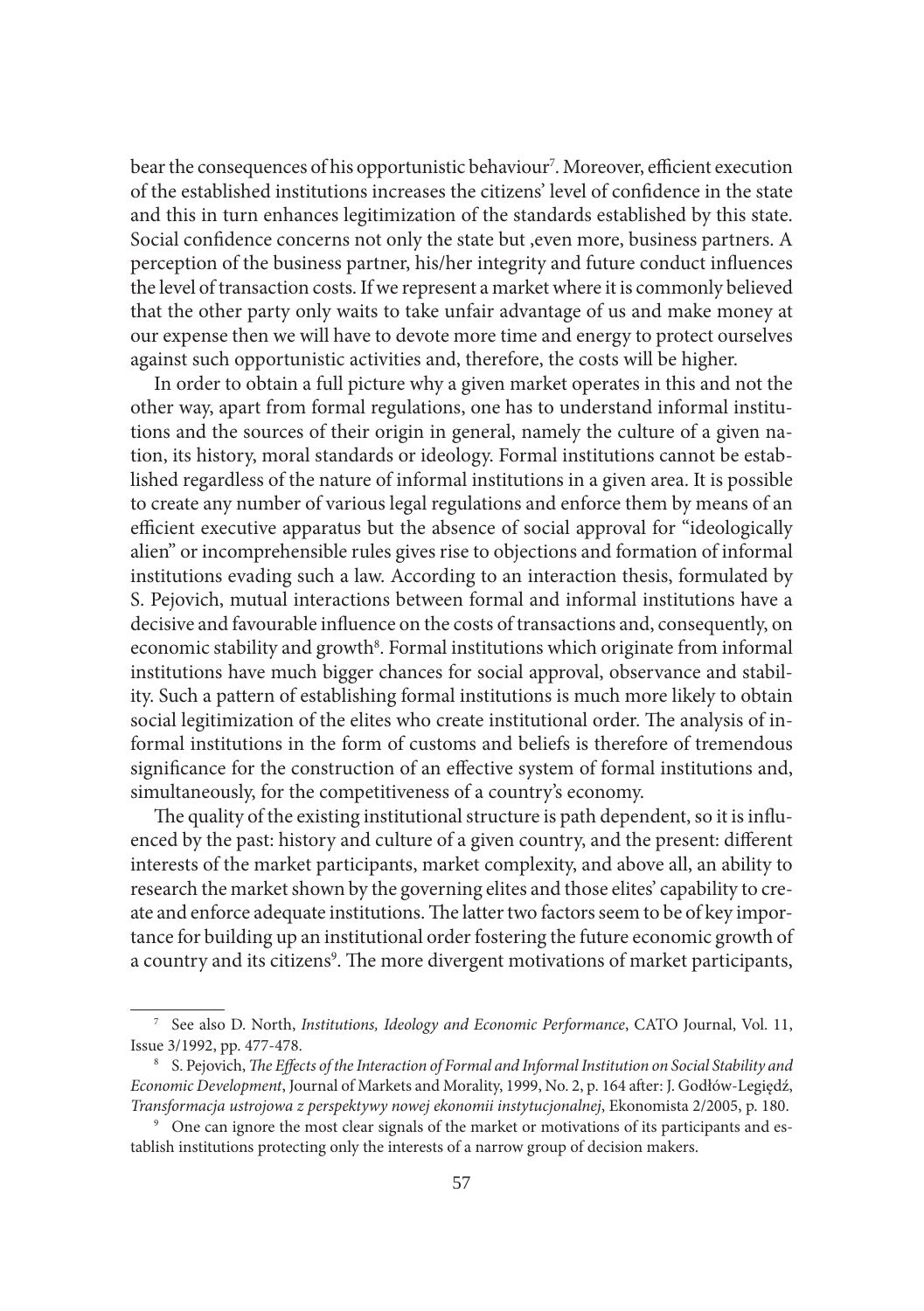the more desired are high moral standards of decision makers who should make every effort to satisfy various needs of different social groups. High complexity of the market in terms of number of industries within the economy, positions in their life cycle, their globalization - proneness and interdependencies between them require determining different state involvement in industry development and devising suitable institutional governance programs. Choosing the level of state involvement in the economy is regretfully not only subject to rational decision making but is very often a result of ideological fights and political bargaining. Apart from this, there is still a big discussion between theorists of strategic management and political economy protagonists on what creates competitive advantage of a nation: is this a result of the market and firms' behaviour that constitutes an appropriate branch structures and high value added chains<sup>10</sup> or is this because of the existence of suitable governance structures that coordinate the market in a way that provides appropriate structures of industries and helps to create high value added chains<sup>11</sup>. The answer is not simple and universal at the national level: it seems whatever model of institutional arrangement we choose it brings certain benefits and costs for various actors, so it should always be a result of a serious analysis and social debate. The institutional arrangements should also be rather industry than nation tailored<sup>12</sup>, what then raises a problem of coordination of those arrangements at the national level. The difficulty in building appropriate institutional order grows even more when the country suffers from incompatibility between regulatory and structural spheres as well as from an unfavourable structure of each of them.

Building an institutional order is a costly process and those costs cannot be reduced by using the idea of benchmarking. It is very hard to copy ready made solutions of other countries which might have been done in the case of some structural solutions, because this is "path dependent"; the solutions of today were made on the assumptions of tomorrow and experiences from yesterday. Each country has its own path; it can have goals similar to those in other countries, but it cannot refrain from its past. People brought up in a different environment use different thinking patterns to interpret the reality. These are made of myths, dogmas, ideologies and

<sup>&</sup>lt;sup>10</sup> For detailed discussion see e.g: M. Porter, *The Competitive Advantage of Nations*, Free Press, New York 1990; J. Barney, E. Zajac, *Competitive Organizational Behavior: Toward an Organizationally Based Theory of Competitive Advantage*, Strategic Management Journal, 15/1994, pp. 5-9.

<sup>&</sup>lt;sup>11</sup> For detailed discussion see e.g.: D. North, *Institutions*, *International Change and Economic Performance*, Cambridge University Press, Cambridge 1990; C. Oliver, *Sustainable Competitive Advantage: Combining Institutional and Resource Based Views*, Strategic Management Journal, Vol. 18/1997, pp. 697-713; L. Weiss, J. Hobson, *States and Economic Development; A Comparative Historical Analysis*, Polity Press, Cambridge 1995.

<sup>&</sup>lt;sup>12</sup> See more: A. Griffiths, R. Zammuto, *Institutional Governance Systems and Variations in National Competitive Advantage: An Integrative Framework*, Academy of Management Review, October 2005, Vol. 30 (4), pp. 823-842.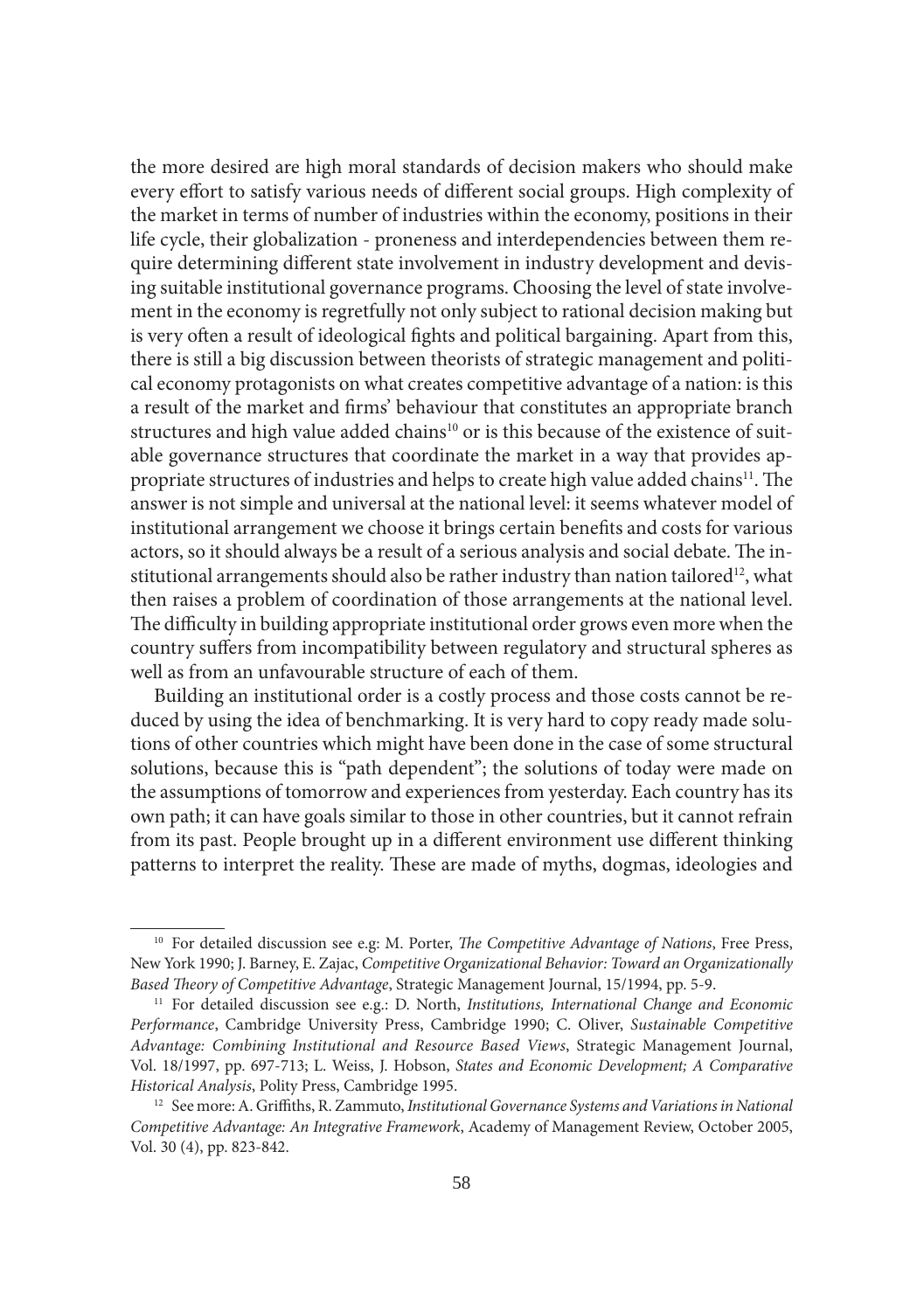"half- baked theories"<sup>13</sup>, therefore the patterns of their conduct and objectives may be different. Those thinking patterns provide the grounds for informal and formal institutions. Thus it cannot be expected that institutional solutions applied in one country will be fully appropriate for another one.

### **2. Polish institutional environment: a short description**

As has already been mentioned, building up an institutional order is a very difficult task, evolutionary by nature. If it is to be carried out extremely fast, being an element of restructuring of the total political and economic system, one should certainly expect errors, failures and distortions. Creating an effective and market oriented institutional framework is a very difficult task in the country which had for planned economy system and socialist ideology for nearly 50 years.

Poland was the first CEE country to break from the socialist system and the forerunner of economic and political reform. Mazowiecki's non-communist government moved quickly to establish a market economy. This took the form of the Balcerowicz Plan which focused on a stabilisation programme to deal with inflation and regulation of government finances, and the creation of conditions appropriate to the emergence of competitive markets through the privatisation of state assets and attempts to attract FDI. The Polish restructuring programme was focused predominantly on the adoption of an economic, rational model based on neo-classical liberal orthodoxy. Key features of this rational economic model can be summarised as:

- financial restructuring, or the reform of financial institutions to provide effective sources of external finance for investment and a market in which ownership change can take place e.g. privatisation of banks and infrastructure, fiscal reforms, social security reforms,
- structural change at the macro level the reform of government administration to remove excessive and unpredictable taxation, uncertain policies, arbitrary bureaucratic intervention and corruption, and at the micro level – the removal of subsidies, tax leniency, soft bank lending along with mass privatisation and the development of mechanisms of corporate governance,
- technological restructuring to enable the Polish economy to 'catch up' with advanced capitalist economies, FDI and foreign trade were and still are seen as important mechanisms for achieving technological restructuring which also has implications for changes in work organisation and styles of management.

Introducing such a shock therapy came along with total ignorance of the fact

<sup>13</sup> A.T. Denzau, D.C. North, *Shared Mental Models: Ideologies and Institutions*, KYKLOS, 1994, vol. 47, Issue 1, p. 3.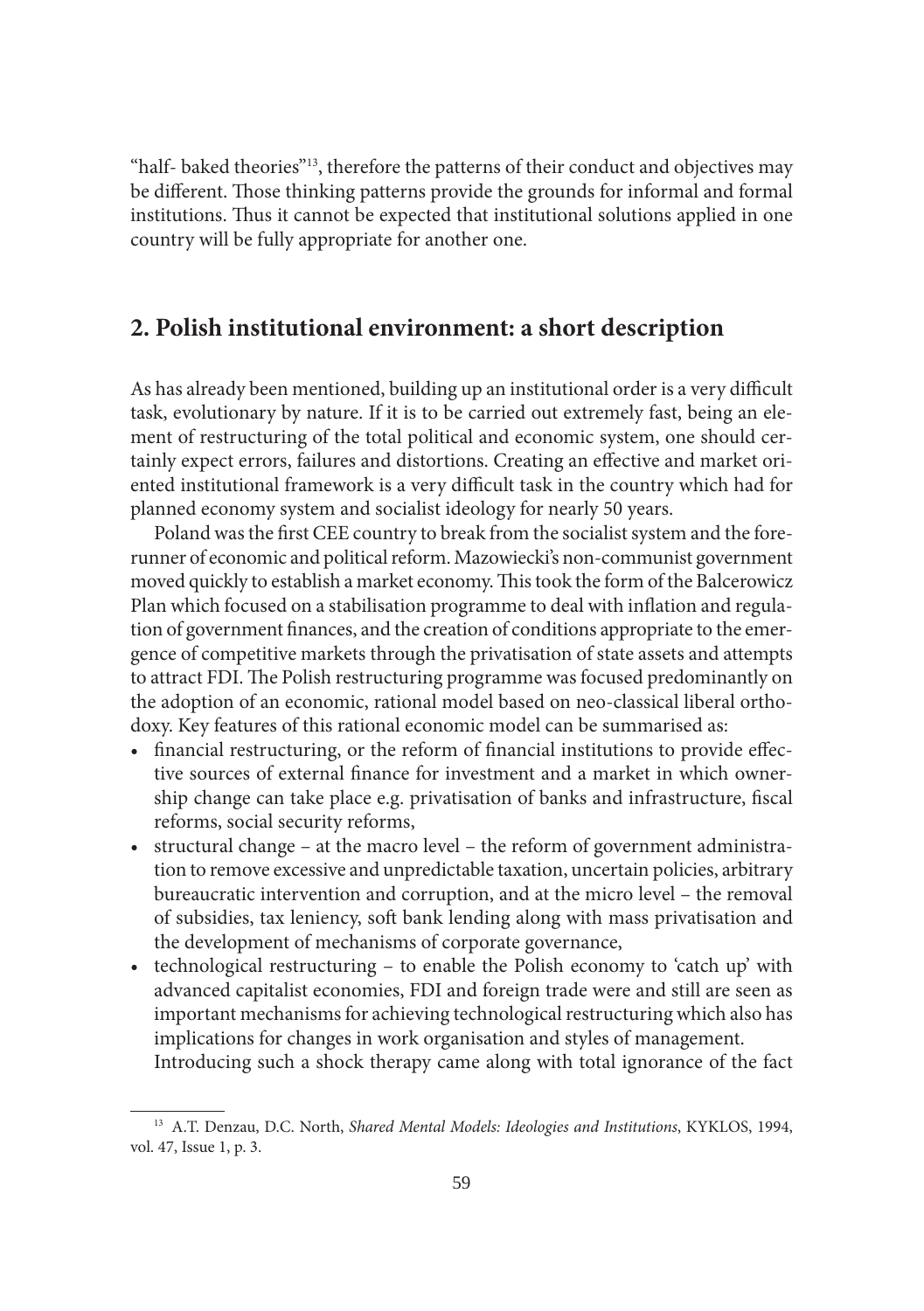that transformation is a complex social process in which the institutional, sociotechnical and behavioural foundations of the society need to be restructured and they definitely will not be equally rapid and radical. The main assumption was that it is enough to introduce the magic of the market and everything else would follow: the society would be re-made on the basis of a free market economy<sup>14</sup>. This assumption proved to be wrong: although it is possible to introduce formal institutions within a short time, under a simultaneous restructuring of the whole economic and political system, it is extremely difficult to ensure high quality, durability of the implemented solutions and, which is highly improbable, their coherence with informal institutions.

The Polish formal institutional deal is still in the phase of transformation. This is only partly due to the fact that the scope of changes was multifaceted and multilayered and that Poland joined the European Union and still has to adjust to various EU regulations. Poland gradually improves its image internationally in terms of economic performance and freedom, but still a lot of work has to be done. According to Heritage Institute, the ranking of Poland (Index of Economic Freedom) changed from 3,51 in 1995 to 2,49 in 2006<sup>15</sup>, which means that we are now placed in the category of "mostly free countries". Poland obtained the best score (1) for its monetary stability, but lowered its final result by scoring 3,5 for informal market and 3 for weak property rights protection and blurred regulations<sup>16</sup>.

Stability and effectiveness of the Polish institutional deal could be much higher<sup>17</sup> though, and one of the reasons for such a situation is that the governing elites have not worked out and followed a clear political vision concerning the extent and way of the state's involvement in the economy. This vision was quite clear at the beginning of the 90s but it proved to be too orthodox in some parts: a too restrictive stabilization programme and liberalization of the foreign trade caused the "flood of import", which resulted in a rapid fall in sales of domestic products, collapse of many state enterprises, sudden and unexpected rise in unemployment and inhibition of domestic investment<sup>18</sup>. It had to be modified, but we still cannot decide how we should do

<sup>14</sup> See also comments of H. Radice, *Organising Markets in Central and Eastern Europe: Competition, Governance and the Role of Foreign Capital*, in: *Industrial Transformation in Europe*, E. Dittrich. G. Schmidt. R. Whitley (eds.), Sage, London 1995. p. 107.

<sup>&</sup>lt;sup>15</sup> The best category is free country (scores from 1 to 1,99), followed by mostly free (2-2,99), mostly unfree (3-3,99) and the worst category is repressed (4-5).<br><sup>16</sup> For more see www.heritage.org.

<sup>&</sup>lt;sup>17</sup> Most of new EU members have better score in this 2006 index: Chech Republic (2.10), Lithuania (2.14), Slovak Republic (2,35), Slovenia (2,31) , Hungary (2,34).

<sup>18</sup> For a broad discussion about shock therapy and its results see e.g.: D. Lipton , J. Sachs, *Creating a Market Economy in Eastern Europe: The Case of Poland*, Brookings Papers on Economic Activity 1990, No. 1; J. Winiecki, *Post-Soviet-type Economies in Transition: What Have We Learned from the Polish Transition Programme in its First Year?* Wirtschaftlisches Archivum 1990, Nr. 4; M. Ellman, E.T. Gaidar, G. Kołodko, *Economic Transition in Eastern Europe*, P.H. Admiral (ed.), Blackwell, Oxford,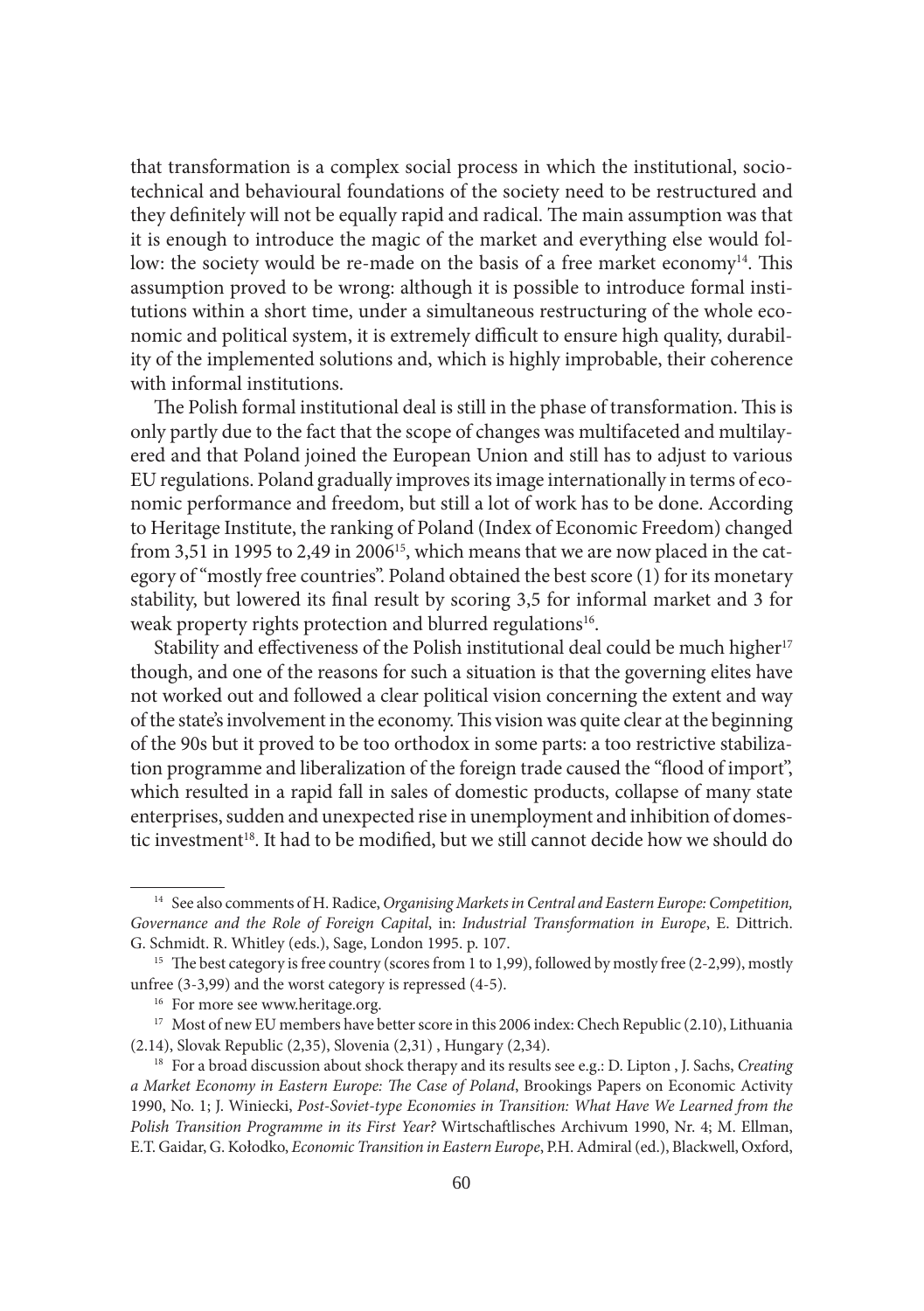it, which results in a conviction that Poland is not governed, but administered<sup>19</sup>. The lack of a clear strategy how to govern a country contributes to a creation of a "soft country"<sup>20</sup>, characterized by a low level of social discipline, ineffectiveness in law execution, overwhelming corruption, and lawlessness of bureaucratic apparatus.

All those symptoms of a "soft country" are visible in Poland, but it cannot be claimed that this is only due to the lack of strategic vision. It is hardly likely that an institutional order will be stable and effective when the direction and rate of transformation differs considerably from the expectations of market participants. It is obvious now that expectations of the effects of a new political and economic order were too high and ideal. The sense of stability and security during radical changes at the macro level is always seriously shaken, but the shock therapy seriously injured public trust in the sense of transformation. In 1989, 93% of Polish citizens believed in better future, this trust diminished in the following years and has not reached this level until today<sup>21</sup>. The paradox in Poland was that the force which seriously helped to introduce free market – economy was trade union "Solidarity", so it was hard for the workers who had joined this movement to believe that they could be victims of their own success. Idle promises of "another Japan"22 did not say anything about losing jobs and long – term unemployment. The myth about ideal future faded away when confronted with the labour market; many people suddenly realized that their qualifications were no longer satisfactory.

According to A. Giza – Poleszczuk, Poland is now a society of two vectors and two categories of people. On one side, there is a cosmopolitan, modern, well educated, well – off Polish society and at the other end of the vector there is highly marginalized, traditional and rural Poland<sup>23</sup>. This dichotomy is confirmed by many

<sup>20</sup> The expression "soft country" comes from G. Myrdal, ibidem.

England 1993, s. 1-91; M. Gorynia, *Polska polityka przystosowawcza w latach 1990–1993*, "Gospodarka Narodowa" 1994, nr 2; M. Gorynia, W. Otta, *Polska polityka przystosowawcza w latach 1990–1996*, Ruch Prawniczy, Ekonomiczny i Socjologiczny 1997, nr 3; L. Balcerowicz, *Socjalizm, kapitalizm, transformacja*, Wydawnictwo Naukowe PWN, 1997; D.K. Rosati, *Polska droga do rynku*, PWE, Warszawa 1998. 19 See: M. Marody, J. Hausner, *Miękki kraj*, Polityka 2000, No 50.

<sup>&</sup>lt;sup>21</sup> The year 1989 was uniquely high, as regards general mental state of the Polish society and the level of social optimism. It dropped considerably in the late 90s. The worst year was 2001: 51% of population feared the future (comparing to 40% in 1989, and 41% in XII.2005), 26% did not believe in any improvement (comparing to only 7% in 1989, and 19% in XII.2005). As it can be observed, results improve gradually, but are far from positive and those for 1989. See: *Samopoczucie Polaków w latach 1988–2005, komunikat z badań*, Warsaw, December 2005, CBOS, www.cbos.pl.

 $22$  Lech Wałęsa, in one of his spontaneous but insufficiently, thought out speeches promised that Poland after transformation would resemble Japan; a country that was then considered a symbol of technical world mastership and economic miracle. 23 A. Giza-Poleszczuk, *Brzydkie kaczątko Europy, czyli Polska po czternastu latach transformacji* 

*in: Zmiana czy stagnacja? Społeczeństwo polskie po czternastu latach transformacji*, M. Marody (ed.), Wydawnictwo Naukowe Scholar, Warszawa 2004, p. 265.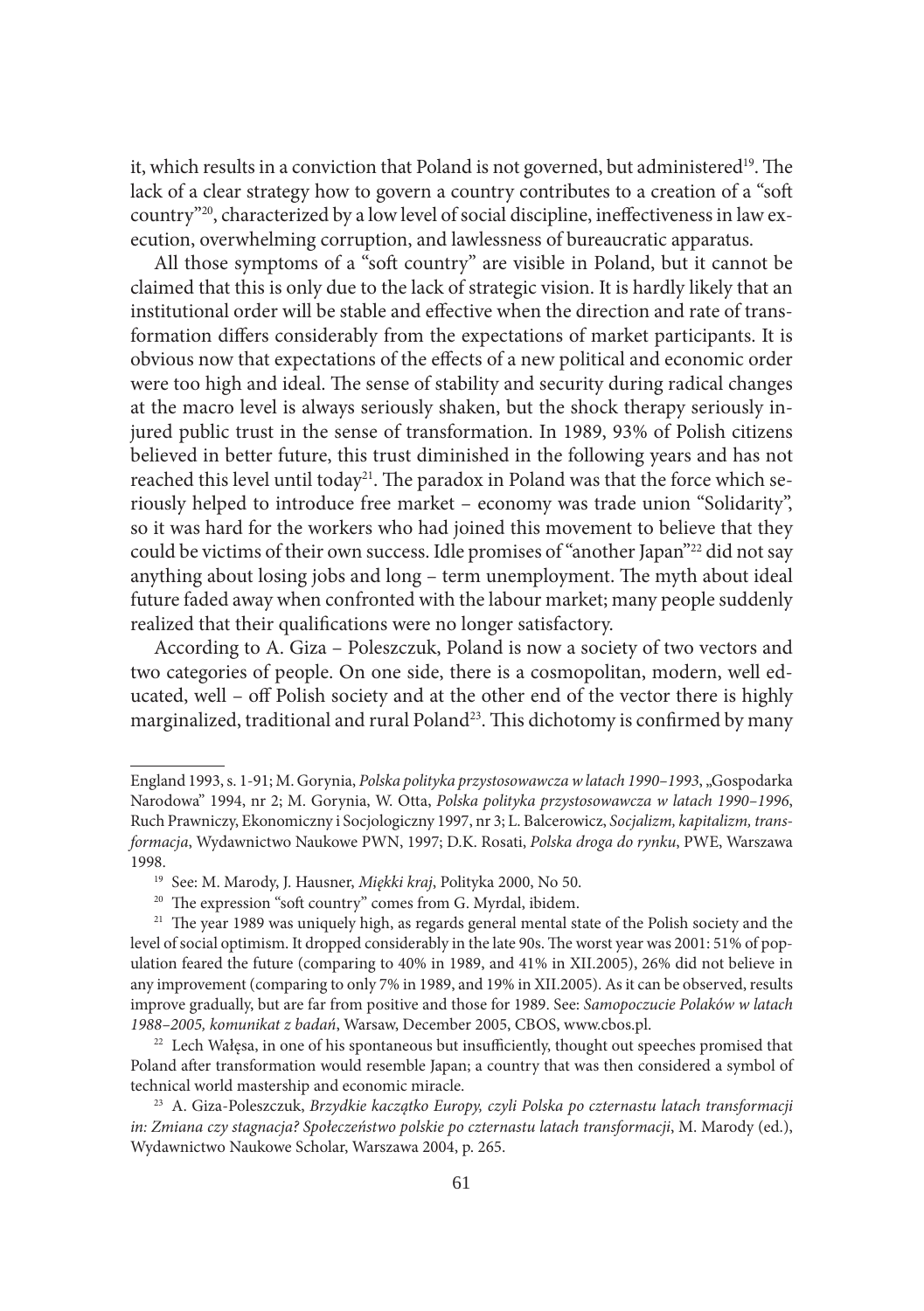sociological surveys: transformation extrapolated the Polish society into those who benefited from this process and those who suffer from it; these are especially older people, from the country or small towns in the eastern part of Poland, living below the line of poverty. Those groups also have a different system of values and behave differently: people who suffer from transformation are more traditionally oriented towards home, family and religion and behave quite passively, whereas the cosmopolitan part are more market-oriented, open to international cooperation, often questioning traditional values and being more active<sup>24</sup>.

This stratification and a growing number of people dissatisfied with the effects of transformation was reflected in the results of recent parliamentary and presidential elections in Poland, where such populist parties as "Samoobrona (Self-defense)" and Liga Polskich Rodzin (League of Polish Families) gained considerable social approval and now form the government together with PIS (Law and Justice). These results prove definitely that a large part of the society is tired of aggravating non-steerability of the state and a lack of considerable improvement in their living standard. It is very probable that in the slogan "law and justice" they wanted to see a chance of diminishing the scale of corruption in Poland and settling accounts with those who benefited from transformation using legal loopholes and political connections.

Although corruption is an inevitable phenomenon, existing in each country, its increase above some "natural level"25 becomes a clear signal of the dysfunction of the state as a creator of institutions and is a direct obstacle to economic growth. The analysis of correlation between the index of economic freedom and the indices of corruption in highly developed countries provides the grounds for the conclusion that the higher the level of economic freedom the lesser the probability of corruptive practices which are not treated as the source of the problem but rather as a symptom of over-regulation of the economy, absence of the rule of law or the existence of a large state-owned sector. However, the studies on interdependencies between the level of corruption and economic freedom in the countries under systemic transformation conducted by J. Godłów-Legiędź do not reveal such univocal correlation. The author points out that a high level of corruption in these countries may not only be the symptom of absence of economic freedom but also a factor hindering liberalization of the economy and its growth. Although the thesis about a close correlation between economic freedom and the level of corruption seems to be true in the long run, in the short run, under the lack of appropriate informal institutions, including respect for property and adequate market culture, the increased

<sup>24</sup> Ibidem, p. 268.

<sup>&</sup>lt;sup>25</sup> It is impossible to univocally define such a natural level of corruption. It is well-known that such an indicator should oscillate around zero (according to methodology accepted by Transparency International it should approach the level of 10).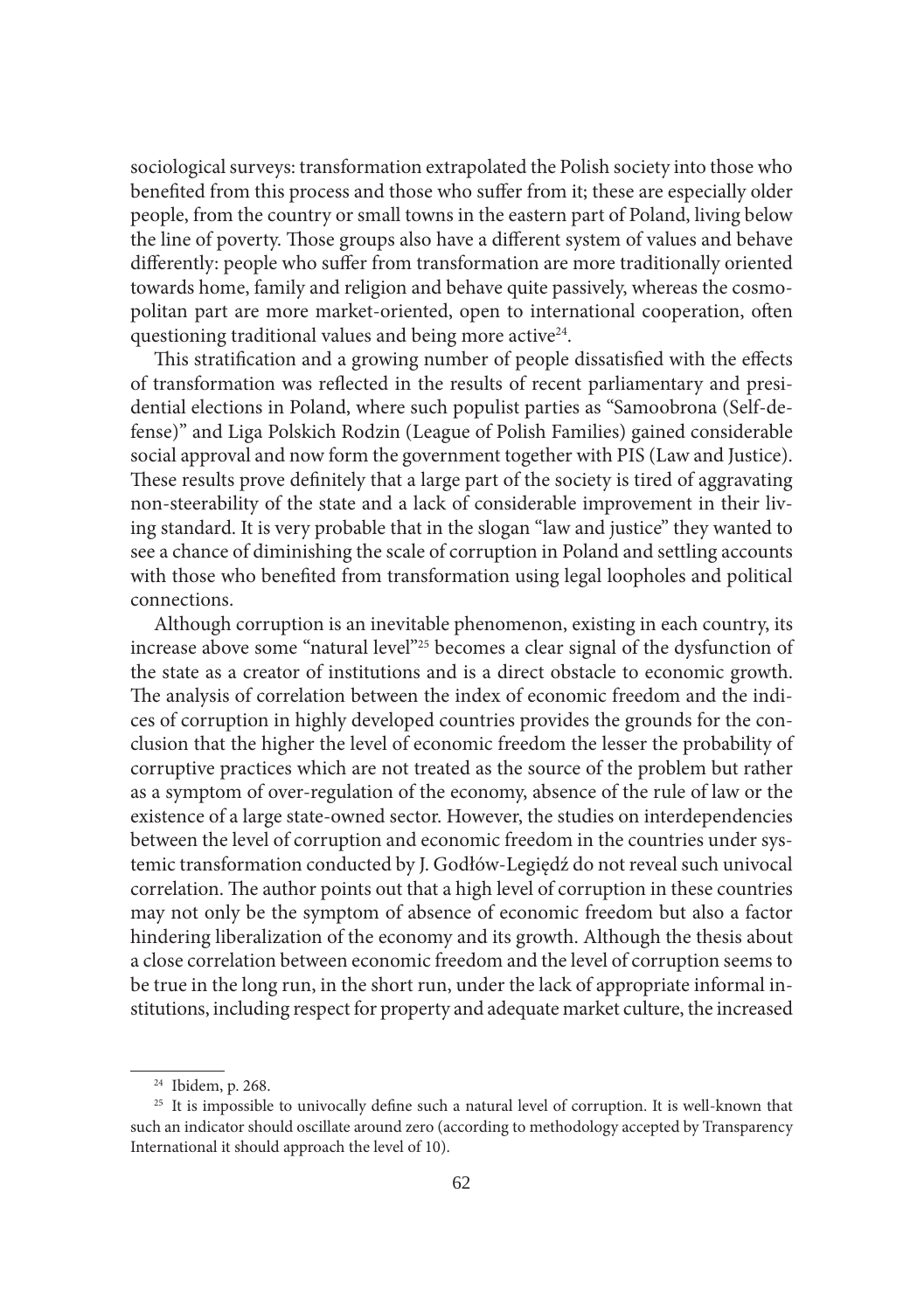level of economic freedom may result in the increased level of corruption<sup>26</sup>. Such a statement explains why in the Polish, free market economy the level of corruption is very high. The latest report of Transparency International shows that corruption in Poland has reached the level of 3.4  $^{27}$ . This indicator is the same in such countries as Burkina Faso, Lesotho, Egypt, Croatia or Saudi Arabia. For the sake of comparison the indicator for Estonia is 6.4, for Slovenia - 6.1, Hungary – 5.0, Lithuania – 4.8, the Czech Republic – 4.3, Slovakia – 4.3., Latvia – 4.2. Less corrupted than Poland are e.g. Bulgaria (4.0), Columbia (4.0), Mexico (3.5) or Turkey (3.5).

The most corrupted circles in Poland include politicians, party activists, local self-government members, members of parliament, members of the Senate (64% of responses)<sup>28</sup>, judges and prosecutors  $(42\%)$  and government officials  $(39\%)$ . Such results indicate not only a deep crisis of citizens' confidence in the state<sup>29</sup> (which, as has been mentioned above, increases transaction costs), but leads to the conclusion that the shape of formal institutions in a corrupted country favours interests of narrow social groups closely linked with the ruling elites.

Such a state of affairs does not encourage economic entities to make serious investment decisions, although it does not stop economic activities. Luckily for the economy it takes very many extremely insensible formal institutions to entirely hinder its growth<sup>30</sup>. Such a situation explains a high rate of structural transformation and economic growth of the country under persisting institutional ineffectiveness.

## **3. Assessment of Poland's institutional environment by MNCs**

Studies carried out by CBM INDICATOR in December 2005 at the request of the Polish Agency of Information and Foreign Investment concerned foreign investors'

<sup>26</sup> J. Godłów-Legiędź, *Korupcja a wolność gospodarcza w krajach transformacji ustrojowej*, Gospodarka Narodowa 11–12/2004, pp. 35–48.

<sup>&</sup>lt;sup>27</sup> Indicator 10 denotes a country where corruption is virtually at zero level, indicator  $0 - a$  totally corrupted country. According to the report of 01. 02.2006 the least corrupted countries are : Iceland  $(9.7)$ , Finland  $(9.6)$  and the most corrupted are Chad and Bangladesh – indicator 1.7. The whole, latest report (the year 2006) can be found on Transparency International's website.

<sup>28</sup> Studies conducted by CBOS in June 2004 "Postrzeganie korupcji w Polsce – komunikat z badań", www. cbos.pl.

<sup>&</sup>lt;sup>29</sup> Another survey shows however, that trust in public institutions grows; in 2006 61 % of Polish citizens declared that they do not trust: political parties (comparing to 2004, with 72%), parliament (in 2006 – 54%, in 2004 – 67%), courts (in 2006 – 51%, in 2004 – 60%) and government (in 2006 – 40%, in 2004 – 68%). For more results see: *Zaufanie w sferze prywatnej i publicznej a społeczeństwo obywatelskie, komunikat z badań*, CBOS, Warsaw, February 2006, www.cbos.pl. 30 Such were the conclusions of, among others, M. Olson, *Th e Rise and Decline of Nations: Economic* 

*Growth, Stagfl ation and Social Rigidities*, Yale University Press, New Haven 1982, p. 175.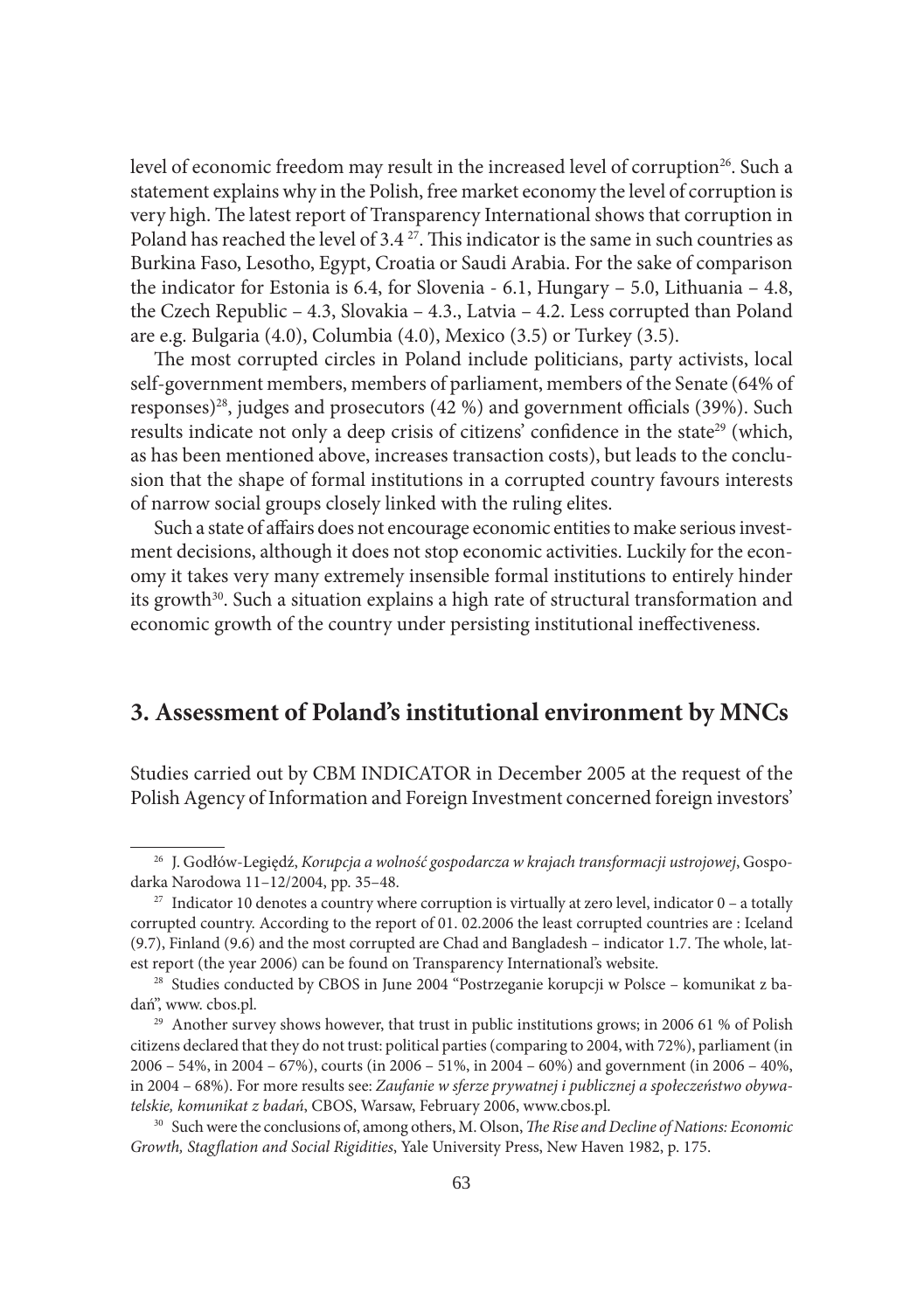opinions on the conditions of their activities in Poland<sup>31</sup>. They prove that the main motives for expansion onto the Polish market are of structural nature. The most significant motives to take up economic activity are as follows:

- 1. size of the Polish market<sup>32</sup>,
- 2.  $cost of labour^{33}$ ,
- 3. prospects of economic growth<sup>34</sup>,
- 4. qualifications of workforce,
- 5. supply of workforce<sup>35</sup>,
- 6. opportunity to reduce manufacturing costs $36$ ,
- 7. legal security,
- 8. low taxes,
- 9. membership in the EU.

As it is shown by the studies, foreign investors indicate that the most important motives to start activities on the Polish market are of market or cost dimension. Factors of institutional character are also important but they are not the most significant when making a decision to expand onto the Polish market. However, it should be emphasized that the absence of appropriate formal institutions hinders expansion even when the structure of the markets is most attractive. We have to bear in mind that formal regulations effectively discouraged foreign entities from setting-up subsidiaries in socialist Poland. Creating adequate legal and administrative regulations was then a necessary, though absolutely insufficient, condition for the foreign companies to start economic activities; it provided information that the economy is open to the inflow of foreign capital. Such a fact is perceived as an invitation to enter a given host market, however, it is not a motive for expansion in itself. Establishment of formal institutions facilitating foreign entities' operations is an indispensable gate for expansion onto a given market, although it does not guarantee that these regulations will function effectively. Certainly one cannot expect it in a country which is undergoing rapid changes in its entire political and economic macrostructure. However, it is justified to expect the increase of adaptation effec-

<sup>&</sup>lt;sup>31</sup> The report was published on the PAIiIZ website: www.paiz.pl.

<sup>&</sup>lt;sup>32</sup> In the years 1993 and 1995 it ranked second as regards significance and in the years 2000 and 2003 as third. See: studies conducted at the request of PAIZ (now PAIiIZ) in the years 1993, 1995, 1997, 2000, 2003 on the same subject (see also the PAIiIZ Internet archives. Comments on the results of the studies can be found e.g. in: W. Karaszewski, *Bezpośrednie inwestycje zagraniczne, Polska na tle świata*, Toruń 2004, pp. 238-248.

<sup>&</sup>lt;sup>33</sup> For the last five years is has ranked second motive for expansion as regards significance, in the years 1995 and 1997 it was the most important motive, whereas in 1993 it ranked third.

<sup>&</sup>lt;sup>34</sup> In comparison with the years 2000, 2003 it fell from the first to the third position.

<sup>&</sup>lt;sup>35</sup> In the studies for 1993-2000 the 4<sup>th</sup> indicator in the order of importance; in 2003 – the 5<sup>th</sup> position.<br><sup>36</sup> In the studies for 1993-2000 the 5<sup>th</sup> indicator in the order of importance; in 2003 – the 4<sup>th</sup> posi-

tion.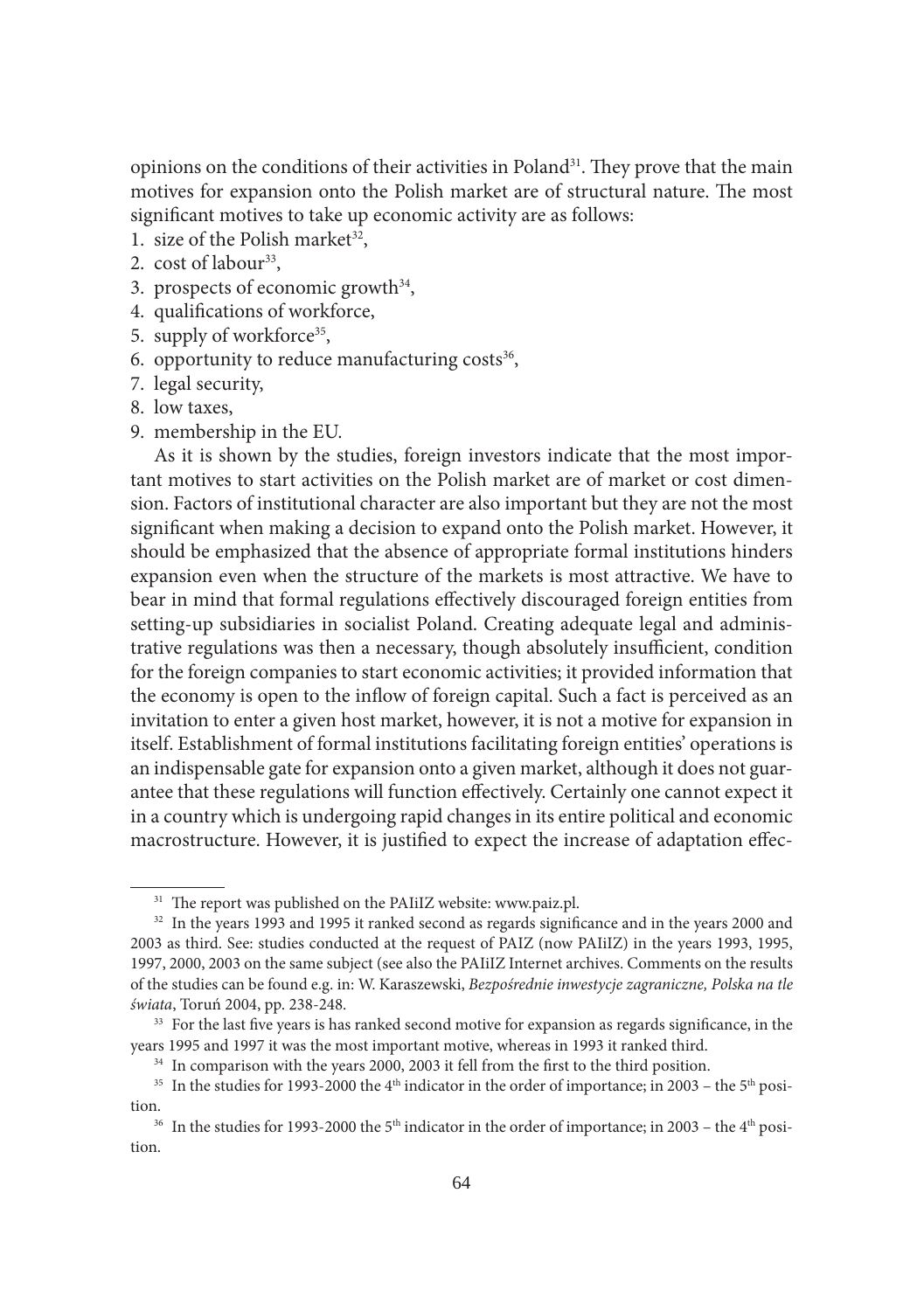tiveness of formal institutions. Unfortunately, improvement of formal institutions, which consists mainly in the simplification of procedures, their adjustment to international standards and raising the efficiency of enforcement apparatus, is still too slow. W. Karaszewski presents interesting results of his own studies concerning the years 1990-1999. The aim of these studies was to investigate to what extent the expectations of foreign investors in Poland were met as compared with their motives for expansion. It turns out that if the motive for expansion was factors of structural character, both of market and cost nature, all these expectations were fulfilled, although to a different degree<sup>37</sup>. Worth mentioning is the fact that almost all expectations concerning institutional factors, such as lower tax burden, lower number of administrative obstacles or longer working hours were not fulfilled<sup>38</sup>.

The assessment of legal regulations concerning activities of foreign capital in Poland was and still is generally negative. According to the quoted studies conducted by CBM INDICATOR ,only every third respondent regarded them as appropriate (35% of the responses). However, it should be emphasized that such a percentage of positive responses shows a significant growth in the number of foreign entrepreneurs who are satisfied with the legal solutions in our country as compared with the year 2002 when this number amounted to mere 7.2%. Two facts undoubtedly influenced the increase in the number of positive opinions: an act on economic freedom passed in 2004 (over fifty per cent of the respondents perceive it as a favourable factor for the operation of foreign entities in Poland) and harmonization of the Polish law connected with Poland's entry into the European Union.

It is not surprising that Poland's entry into the EU is generally seen as a positive phenomenon (nearly 73% of the respondents) because it confirms that Poland was able to meet the criteria, both structural and institutional, to become an EU member and that our country decided to pursue a defined path of political-economic development including adjustment of its legislation to the EU norms. Poland's accession to the EU has increased credibility of our country in the eyes of the present and potential foreign investors and trade partners and caused simplification of supply and purchase procedures inside the Community (liquidation of customs barriers).

Despite the fact that satisfaction with the state of legal regulations is growing, the studies indicate many areas which need improvement. There still exist significant obstacles to the economic activity of foreign entities, such as:

• difficulties with starting activities due to necessity of preparing documents and observance of complicated registration procedures (51% of the respondents),

 $37$  Complete fulfillment of expectations was marked as  $(+1)$  and total non-fulfillment of expectations as  $(-1)$ . The results of studies are as follows: lower labour costs  $(+0.58)$ , creating new markets (+0.47), certainty of retaining the existing markets (+0.37), lower prices of raw materials and semifinished products, power (0.09). For more on this subject see: W. Karaszewski, op.cit., pp. 240-241.

<sup>&</sup>lt;sup>38</sup> Lower tax burden (-0.18), elimination of administrative barriers (-0.24), longer working hours (–0.03), smaller barriers to imports (–0.14). Ibidem, p. 241.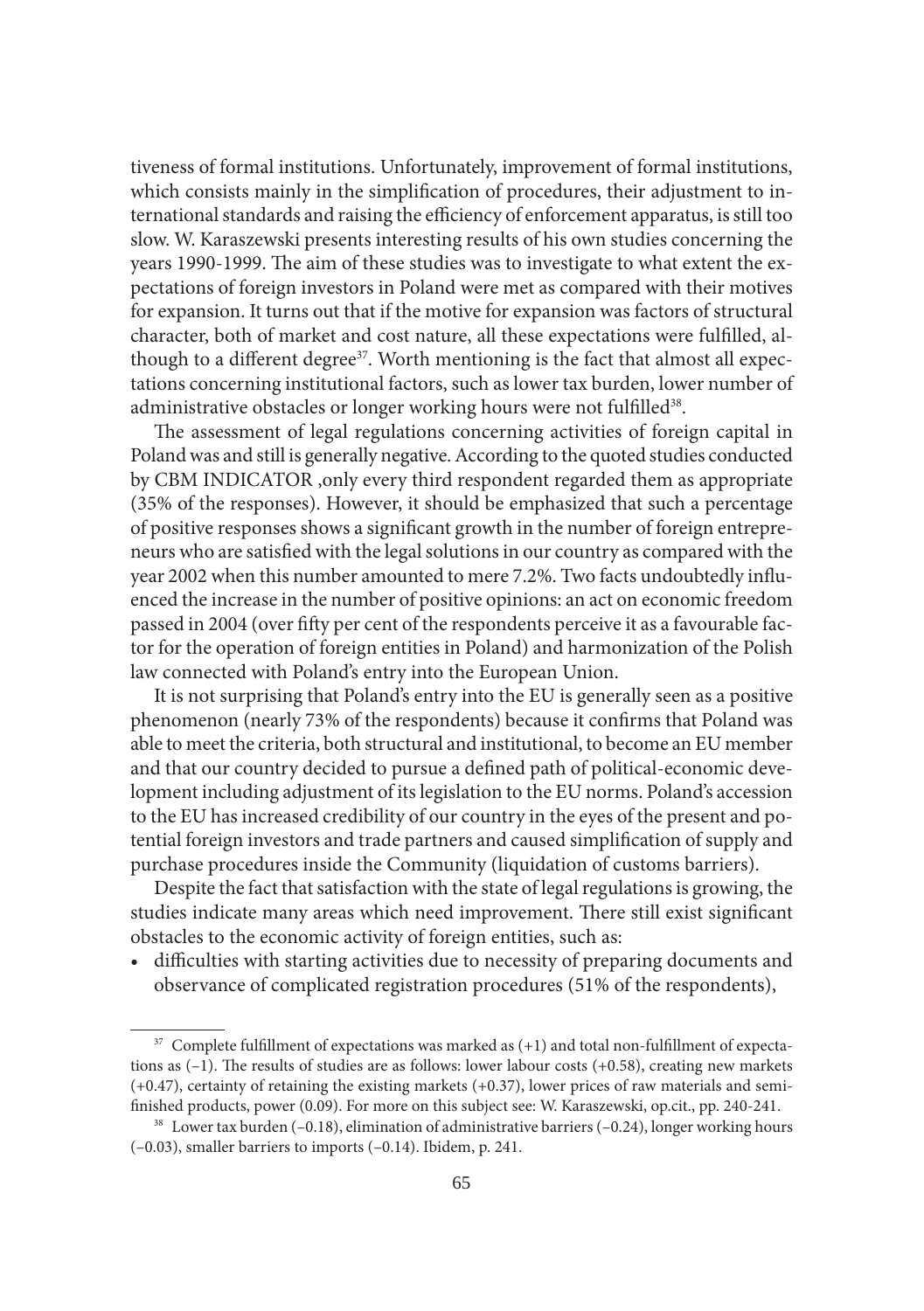- bureaucracy (45.9% of the respondents),
- frequent changes in regulations (44.6%),
- contents of regulations in force (assessed negatively by 42.1% of the respondents),
- long period of waiting for administrative decisions  $(40.1\%)^{39}$ .

All these shortcomings prove that formal institutional solutions are dysfunctional.

### **4. The behaviour of MNCs in Poland – preliminary studies**

Multinational corporations are institutional hybrids: they create new, international institutional frameworks of the environment in which they operate and possess the elements of many institutional environments in their structure and strategy. Efforts to maintain coherent structure and strategy on the world scale often result in imposition of organizational solutions by headquarters on their subsidiaries and divisions (coercive isomorphism). The headquarters' tendency to standardize organizational solutions is caused by the willingness to use competitive advantages achieved on the home market and by the willingness to work out a homogenous identity of the entity. In their attempts to standardize the conditions of operating on the international scale, MNCs also exert pressure on the governments of host countries so that they create adequate and worldwide formal institutions. MNCs are also influential members of non-government organizations which, in turn, are responsible for generating and spreading isomorphic behaviour of normative character.

On the other hand a multinational corporation, like any other economic entity, tries hard to be perceived as friendly by the environment where it operates, which results in de-institutionalisation of its internal structure and strategy<sup>40</sup>. Propensity to environmental legitimization is caused by a typically economic calculation: an entity which understands and complies with the rules of the game functions more effectively in a given environment. When a given market differs institutionally from those where a multinational corporation has been operating so far, it is necessary to grant its branches some autonomy indispensable to work out and implement strategies and structures which differ from the general pattern but are appropriate for the local markets. With this autonomy subsidiaries are more flexible in their activities on the local market but headquarters lose some of its control and power. This loss of control and rise of the subsidiaries' autonomy is even greater when the host

<sup>&</sup>lt;sup>39</sup> The results from previously quoted INDICATOR studies, December 2005.

<sup>&</sup>lt;sup>40</sup> D. E. Westney, *Institutional Theory and Multinational Corporation*, w: *Organization Theory and the Multinational Corporation*, S. Ghoshal, D.E. Westney (eds.), Palgrave Macmillan, New York 2005, pp. 51.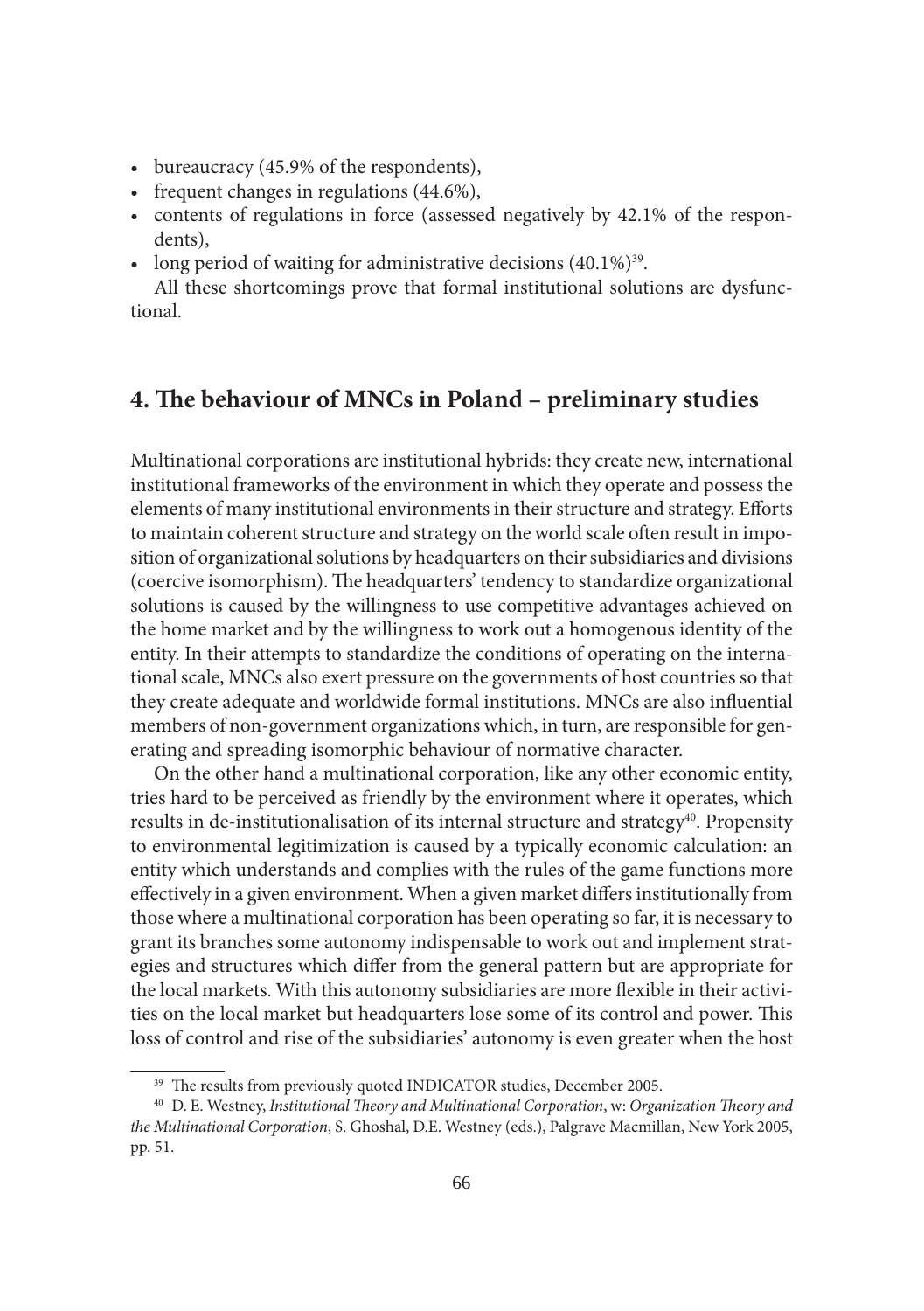market is considered as strategically important in terms of its structural and institutional traits; market size, high potential rise in demand, favourable law regulations, cheap resources etc.

Ensuring effectiveness of the functioning of a multinational enterprise as a whole under the situation when the links with its subsidiaries operating on institutionally "exotic "markets are loosened, can be carried out in two ways: by strengthening coordination and integration<sup>41</sup> links and by creating in the minds of managers the socalled "matrix thinking"42 which takes into account and tries to meet the interests of the corporation as a whole, with a simultaneous necessary adjustment of their operations to the requirements of the local environment. As a cost of abandoning standardization and a potential risk of losing control, the extent of autonomy will be directly proportional to structural attractiveness of the host market. A structurally attractive host market is the one which contributes significantly to the growth of the value of a multinational as a whole, e.g. by large and constantly increasing demand or low costs of manufacturing.

Analysis of MNCs opinions about Polish institutional environment shows that this market is perceived as structurally attractive, but requires certain local knowledge of how to overcome bureaucratic obstacles and deal with ubiquity of corruption. This suggests that Poland should be treated as institutionally different from the analogous environment in host countries of MNCs (especially those from the USA or Western Europe), which could then lead to differences in the strategy and structure of the Polish subsidiaries in comparison with analogous companies in other host countries.

Studies conducted by the author in the manufacturing subsidiaries of 20 multinationals operating in Poland<sup>43</sup> indicate that multinational corporations observe

<sup>41</sup> Coordinating/integrating instruments may be divided into four groups: socialization, formalization, centralization and communication mechanisms which, apart from coordinating and integrating function, play a supporting role for the instruments from the remaining three groups. For more see: K. Kim, J.H. Park, *Integrating Distinctive Manufacturing Competence Globally: Its Effect on Business Performance*, Multinational Business Review, Spring 2000, vol. 8 (1), pp. 87–98; J.I. Martinez, J.C. Jarillo, *Th e Evolution of Research on Coordination Mechanisms in Multinational Corporations*, Journal of International Business Studies 1989, 20 (3), pp. 489–514; B. Stępień, M. Sulimowska-Formowicz, *Konkurencyjność przedsiębiorstw międzynarodowych – poszukiwanie źródeł przewagi*, w: *Perspektywy*  i kierunki rozwoju, J. Schroeder (ed.), The Poznań University of Economics Publishing House, Poznań 2006. pp. 19–40.

<sup>42</sup> C.A. Bartlett, S. Goshall, *Matrix Management: Not a Structure, a Frame of Mind*, Harvard Business Review 1990, vol. 68:4, pp. 138–145; C.A. Bartlett, S. Goshall, *Managing Across Borders: Transnational Solution*, Harvard Business School Press, Boston 1998; p. 176.

<sup>&</sup>lt;sup>43</sup> The research included 20 manufacturing subsidiaries of multinational corporations of the world (80%), or European (20%) range of activity. Each of those enterprises has been operating on the Polish market for over 5 years and most of them appeared in Poland due to the buyout of the local enterprise. Industrial sectors represented by the studied corporations are as follows: processing of plastics, manufacturing of packaging, building materials, gaskets, window frames, etc, manufacturing of machinery,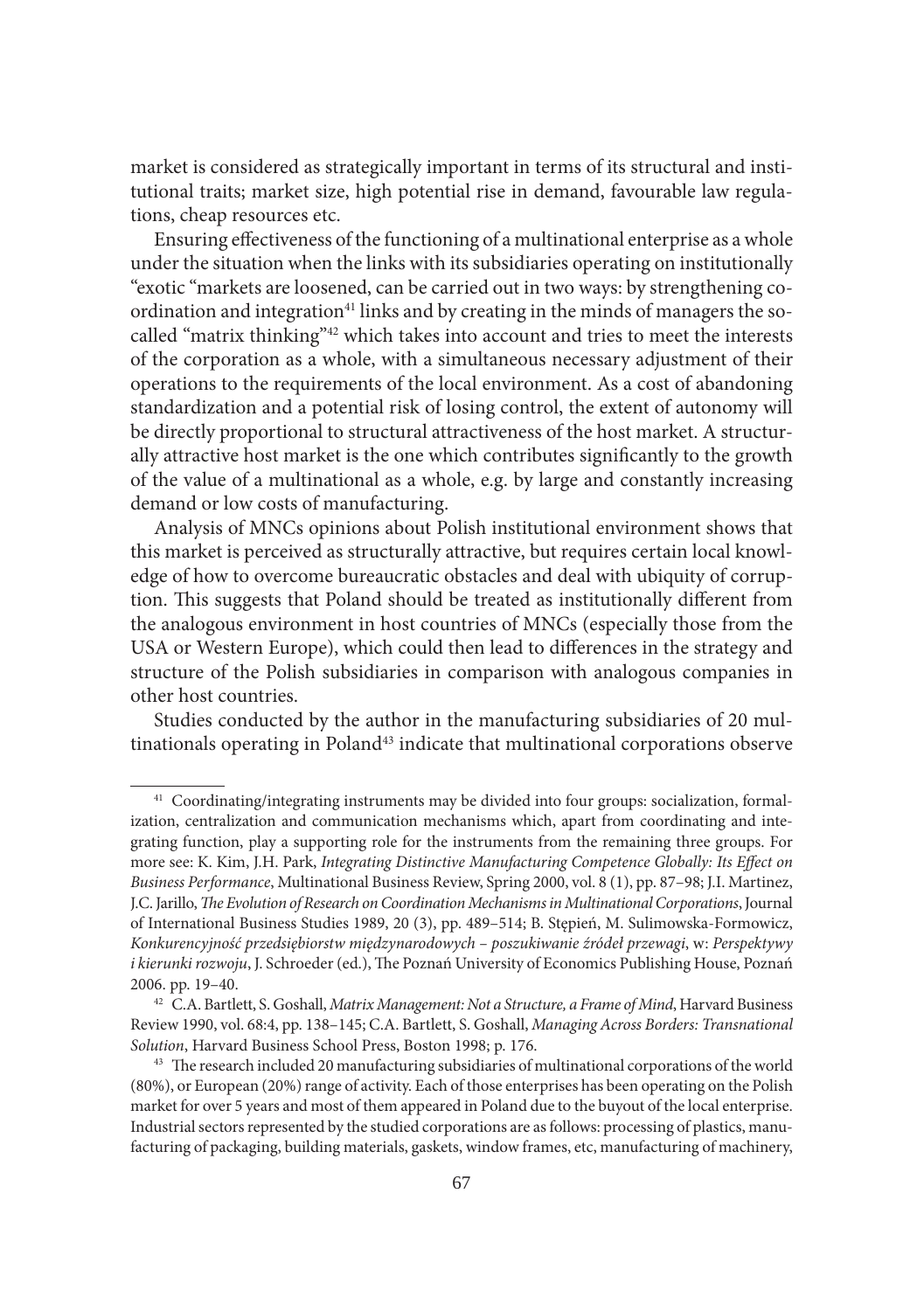some institutional difference of the Polish market, which is proved by a generally higher autonomy of the Polish subsidiaries than that indicated by the policy of the corporations they are part of (see Table 1).

A bigger than standard range of autonomy granted to the Polish subsidiaries may result from the fact that the main or regional headquarters of the concerns perceive the Polish market as unknown and thus most probably different from the ones where they have been operating<sup>44</sup>. As it has been mentioned above, effective activity on such a market requires loosening of the ties between the headquarters and a subsidiary operating on this market. Loosening of these ties and granting wider autonomy to the Polish market is observed in trading and marketing activities as well as in the current financial policy. As much as 44% of the Polish subsidiaries indicated that they enjoyed full freedom of decisions in creating promotional activities and 38% conduct these activities on the basis of partner negotiations and arrangements with the main or regional headquarters<sup>45</sup>. Subsidiaries enjoy similar freedom e.g. in defining target groups of customers: nearly half of the studied entities have the so-called free hand in this respect (47% of the responses) and 24% pursue their trade policy in partnership agreement with the headquarters. The freedom of trade activity is also proved by the possibility of making decisions as regards tailoring the products to the local conditions (35% of the subsidiaries enjoy full freedom of decision making and another 35% make their decisions after partnership negotiations with the headquarters). The results are totally different if we analyse the range of subsidiary's autonomy as regards marketing and trade activities within the whole concern (See Table 1). These considerable discrepancies between the levels of autonomy can be explained by the fact that the Polish market is still treated as new, unknown but attractive and growing (See Table 2) therefore it seems reasonable to believe that the local managers know the market better than expatriates from the headquarters and to allow them to gain a bigger and bigger share of this market. However, these results should be treated with caution and they represent the respondents' opinions rather than the real standard. What is very important here, answers concerning similarities and differences between operations of a Polish subsidiary and the so-

equipment, technical and electronic parts and components, manufacturing of cosmetics, foodstuffs, stationery and home furnishings. The results of studies presented in this article show how much organizational solutions applied in the Polish subsidiaries are similar to those applied in other units of the corporations and what are the possible reasons for such a situation. It should be underlined however that the research in question is still in progress, therefore the results presented in this paper should be regarded as preliminary, concerning only the initial group of 20 enterprises and the conclusions formulated here require further verification. Data presented in Tables 1,2, and 3 come from 20 enterprises but not each question in the questionnaires was filled by all enterprises, that is why the results in % do not show multiples of 5%.<br><sup>44</sup> The term "perception" is used deliberately here because perception of phenomena may not have

too much in common with reality. 45 None of the Polish subsidiaries is the regional headquarters.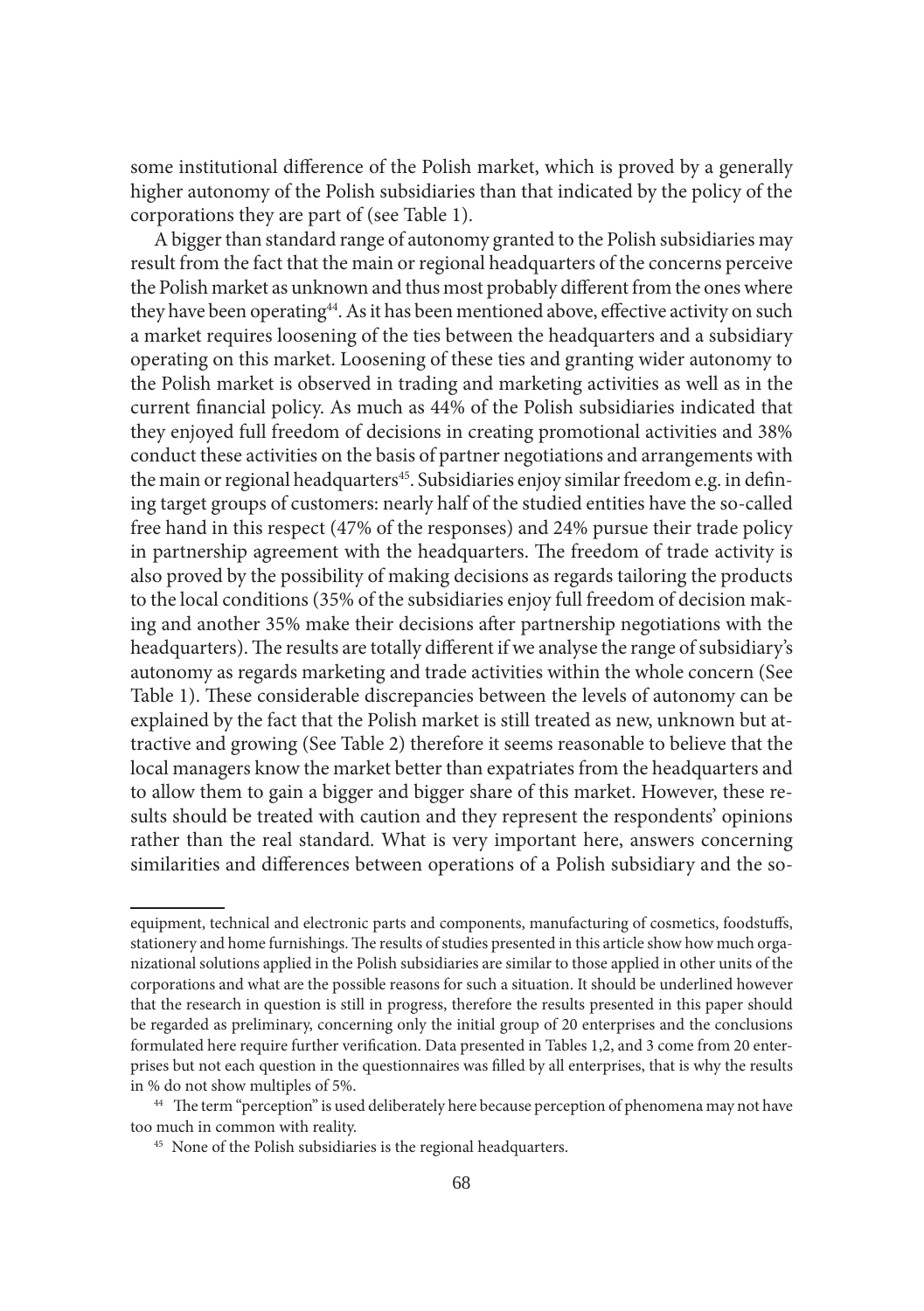called standard in the whole MNC were based mainly on the respondents' experiences in foreign sister companies operating either in Western Europe or in North America. Majority of respondents did not have substantial knowledge about the nature of operational strategies in the subsidiaries based in the Far East Asia, Africa or South America, so the basis for comparison was not really the whole MNC, but only European and North American part of its domain.

The results in Table 2 show fairly big significance of the Polish subsidiaries in the structures of the concern, which additionally strengthens this quite big level of autonomy. This significance, however, has nothing to do with institutional distance, but is a mixture of structural attitudes of the Polish market (such as size, location, cheap workforce etc.) and effectiveness of local workforce. Table 2 shows that the studied subsidiaries well deserve trust of their headquarters thanks to the fact that their effectiveness is higher than in similar subsidiaries and their sales results are higher than the targets set by the concerns. A high level of autonomy and significance can also be correlated with geographical location of the Polish subsidiaries. For many of the studied multinationals the Polish subsidiaries are a bridgehead for further expansion to the Eastern markets which are perceived as even more different and "exotic" than the Polish market. Due to geographical proximity and similar experience of the last few decades, it is assumed that the Polish managers will quickly adjust to the realities of these markets and in order to act effectively they need a lot of freedom. Neither are the current financial activities controlled by headquarters to such an extent as indicated by the standards of the concerns. The respondents justify this situation with the so-called specificity of the Polish market correlated with a high level of trust bestowed on the Polish subsidiaries. The current levels of working capital result to a large extent from the relations established with customers and suppliers and these in turn are, at least partly, a result of the local, commonly believed as binding, periods of mercantile credits granted. A higher than the standard one level of autonomy as regards financial activities may also result from the complexity of the Polish tax law and the act on accountancy which are not only complicated and thus unclear but change frequently, therefore it is hard to control them thoroughly. On the other hand, however, adjustment of the Polish regulations to international standards is frequently carried out through forcing the Polish subsidiaries to apply the so-called double accountancy, but this sphere does not relate so much to the freedom of conducting current financial activities as to corporate standardization of various organizational practices.

Table 3 shows the degree of work standardization in the Polish subsidiaries in comparison with analogous companies within MNCs. As it can be seen from the Table, the most standardized practices include quality systems (93% of subsidiaries in the sample), controlling procedures (nearly 70%) and financial planning (about 60%). Polish managers and workers conform to those standardized regulations because they find them effective. Polish employees in subsidiaries of multinational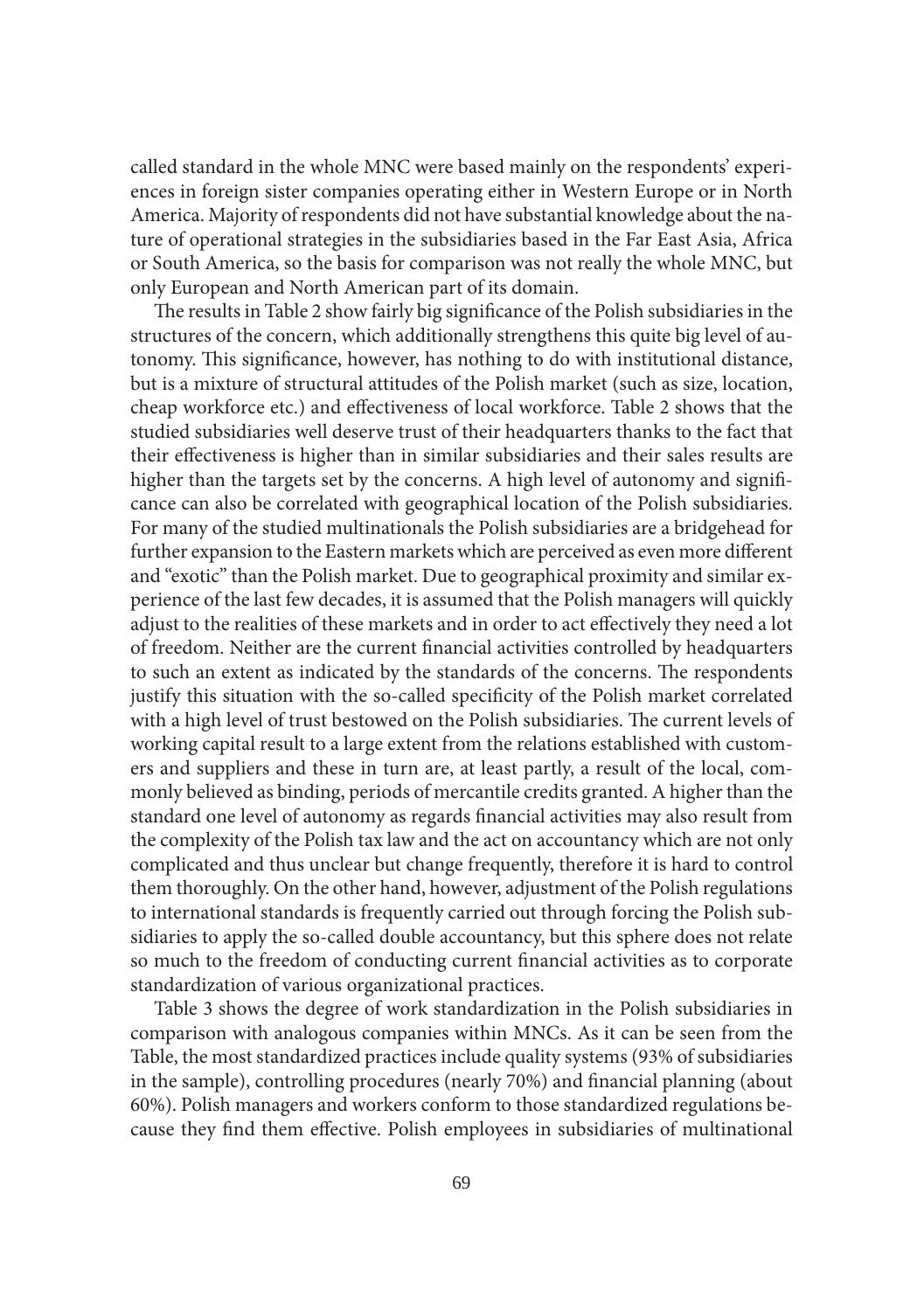enterprises generally regard those companies as more professional and more effectively managed than their local counterparts<sup>46</sup>. Thus they are willing to follow organizational solutions implemented in those organizations, which is a symptom of both normative and cognitive isomorphism shown by the Polish staff.

Apart from rational reasoning, there may be other reasons for this high acceptance and duplicating organizational solutions worked out and applied in a multinational corporation. One of these reasons is undoubtedly a high level of unemployment in Poland. The necessity to satisfy basic needs effectively weakens the willingness to manifest the lack of acceptance for different organizational and cultural standards because such an attitude could lead to job losses. The results show that employees of the studied enterprises are sometimes afraid to openly question the sense of some organizational practices enforced by headquarters because it may lead to job losses. Another reason for such conformity can be low safeguarding distance of the Polish people. The safeguarding distance is a historically shaped defined system of behaviours which prevents identity and culture from being undermined or damaged. Each society creates such a distance: own patterns and processes of cultural adjustment and protective barriers against changes. The bigger the safeguarding distance, the greater is cultural identity and lesser proneness to changes. According to W. Head, a big safeguarding distance is caused by, among others: clearly defined moral standards of a society, where violation of these standards is condemned, high self-discipline, formalization of class relations and social roles or high esteem for formal institutions in the form of widely understood law<sup>47</sup>. As it was shown above, moral standards of the Polish society are shaken by ubiquity of corruption and cultural dichotomy of the nation, social classes and roles are still being shaped and considerable distrust in government, jurisdiction system and parliament indicates that respect for formal institutions is low. Poles' new identity is not defined yet and therefore it is difficult to manifest it clearly. From the viewpoint of multinational enterprises it is a positive phenomenon because it makes the market more attractive and diminishes the cost of adapting their strategy and structure. The absence of clear cultural barriers, however, can raise some concern about the future shape of our country's identity and culture, but this is not a subject of this article.

High conformity of the Polish workers to rules established by MNCs headquarters does not mean however, that all organizational practices are standardized in the Polish subsidiaries. Some of them, like documentation flow or internal, non production work procedures show no considerable pattern of organization: some subsidiaries have their own local regulations while others have those areas highly standardized. The reason for such dispersed results may lie in a mode of entry, pe-

<sup>&</sup>lt;sup>46</sup> This is also confirmed by other studies; see e.g. D. Stuglik, *Wpływ bezpośrednich inwestycji zagranicznych na zmiany strukturalne w przedsiębiorstwie*, Raport z badań, Gospodarka Narodowa Vol. 5/6, 2002.

<sup>&</sup>lt;sup>47</sup> W. Head, *Adaptive Sociology*, The British Journal of Sociology 1961, March.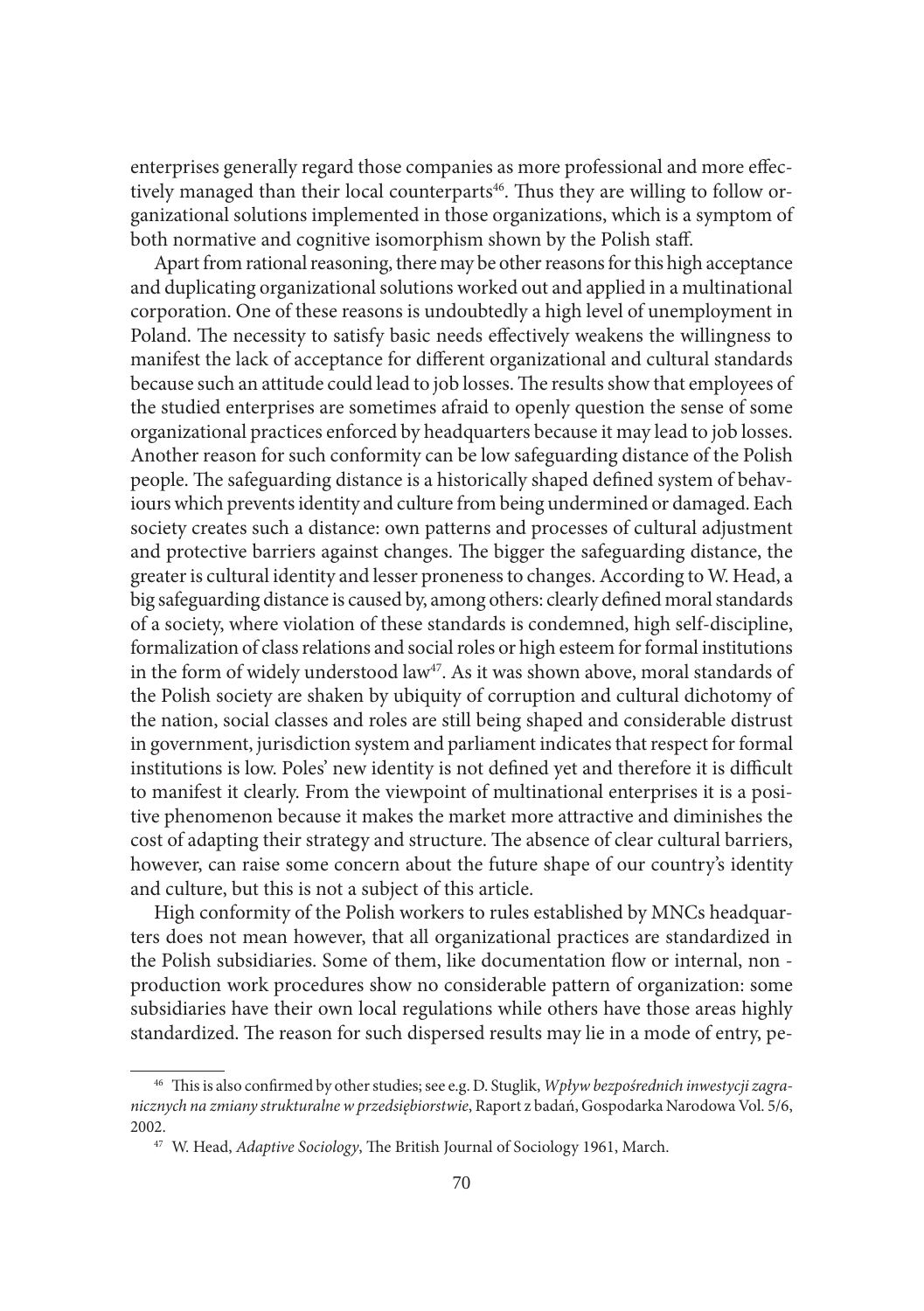riod of operation on the Polish market and restructuring philosophy of a particular MNC. Brownfield investments involve taking over the company with its own management system which is often quite different from the one that is required. Changes of this system are time consuming, so older subsidiaries could report a higher level of standardization in this area than the younger ones, but this is only an assumption that should be further investigated. It is also noteworthy that those areas can be differently perceived by MNCs headquarters: if standardization of documentation flow or some non – production work procedures were crucial to effective coordination and management, then subsidiaries could expect bigger pressures from headquarters on regulating this area according to MNC's standards. The results could indicate then that universal regulation of those areas within the whole MNC is not always considered as important.

Table 3 also shows that organization of distribution network is left to local managers (27%), however with the need to follow general rules of a corporation (40%). Explanation for such a situation is similar to this given above when the level of autonomy was discussed. The Polish subsidiaries are also quite different from their sister companies when it goes about organization of HRM area. Salaries, motivational system and training are adjusted to local needs, regulations and payment levels and reflect MNCs' standards only in terms of general rules. The grounds for such organization are fairly obvious: one of the reasons MNCs based their subsidiaries in Poland was cheap labour force and there is no reason not to benefit from this.

|                                             |                                          | Standard of a concern                               |                        | Polish subsidiary                  |
|---------------------------------------------|------------------------------------------|-----------------------------------------------------|------------------------|------------------------------------|
| Type of activity                            | No / slight<br>autonomy of<br>subsidiary | Considerable/<br>total<br>autonomy of<br>subsidiary | No /slight<br>autonomy | Considerable/<br>total<br>autonomy |
| Freedom of conducting<br>marketing activity | 65%                                      | 35%                                                 | 18%                    | 82%                                |
| Freedom of conducting trading<br>activity   | 69%                                      | 31%                                                 | 29%                    | 71%                                |
| Current financial policy                    | 56%                                      | 42%                                                 | 44%                    | 56%                                |
| Human resources management                  |                                          | 100%                                                | 20%                    | 80%                                |
| Supplying activity                          | 60%                                      | 40%                                                 | 59%                    | 41%                                |

Table 1. Differences in the range of autonomy between standard organization of a **concern and activity of the Polish manufacturing subsidiaries**

Source: Author's own calculations.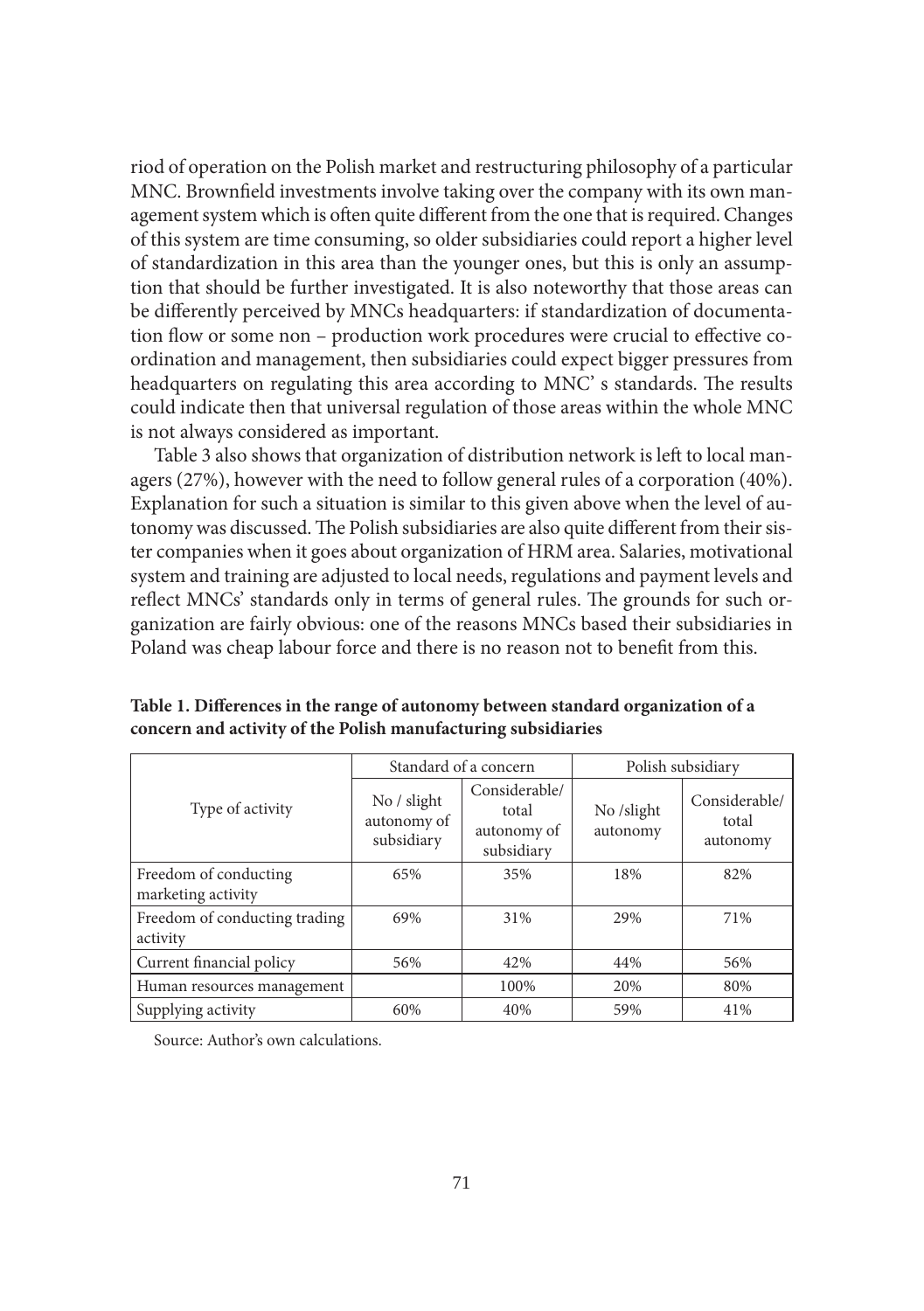|                                                                                                                                      | Slight | Average | Great |
|--------------------------------------------------------------------------------------------------------------------------------------|--------|---------|-------|
| Significance as regards current volume of sales                                                                                      | 6%     | 41%     | 53%   |
| Significance as regards future volume of sales                                                                                       | 6%     | 23%     | 71%   |
| Significance due to geographical location                                                                                            | 6%     | 19%     | 75%   |
| Significance due to characteristics of local staff (e.g. cheap labour,<br>structural unemployment, etc.)                             | 0      | 44%     | 56%   |
| Significance due to accessible raw materials                                                                                         | 63%    | 31%     | 6%    |
| Significance as regards production potential, subsidiary's resources                                                                 | 19%%   | 37%     | 44%   |
| Significance due to unique achievements of subsidiary (efficiency,<br>productivity, creativity, fast response to market needs, etc.) | 12%    | 19%     | 79%   |
| Significance due to competitive position on the Polish market (e.g.<br>biggest share, highest growth in market share, etc.)          | 6%     | 37%     | 56%   |

#### Table 2. Significance of Polish subsidiaries for the analyzed MNCs

Source: Author's own calculations.

#### **Table 3. Degree of work standardization in Polish subsidiaries in comparison with analogous companies within MNCs**

| Obszar                                                                                                      | The same<br>system in<br>all subsid-<br>iaries | System dif-<br>fers only in<br>some mi-<br>nor details | System is<br>different in<br>subsidiar-<br>ies but the<br>main rules<br>are the<br>same | Totally<br>different<br>system |
|-------------------------------------------------------------------------------------------------------------|------------------------------------------------|--------------------------------------------------------|-----------------------------------------------------------------------------------------|--------------------------------|
| Frequency and content of financial and<br>production plans                                                  | 43,5%                                          | 19%                                                    | 37,5%                                                                                   |                                |
| The content and frequency of plans' control,<br>frequency of reports procurement                            | 44%                                            | 25%                                                    | 31%                                                                                     |                                |
| Documentation flow                                                                                          | 37,5%                                          | 19%                                                    | 31%                                                                                     | 12,5%                          |
| The content of training plans and way of<br>training                                                        | 13%                                            | 20%                                                    | 47%                                                                                     | 20%                            |
| Quality system                                                                                              | 36%                                            | 57%                                                    | 7%                                                                                      |                                |
| Distribution system in a local market                                                                       | 13%                                            | 20%                                                    | 40%                                                                                     | 27%                            |
| Internal work procedures                                                                                    | 8%                                             | 38%                                                    | 54%                                                                                     |                                |
| Wages, salaries at the same work position                                                                   |                                                |                                                        | 57%                                                                                     | 43%                            |
| Additional bonuses for workers (e.g.<br>additional insurance, company cars, fitness<br>club membership etc) |                                                | 7%                                                     | 57%                                                                                     | 36%                            |

Source: Author's own calculations.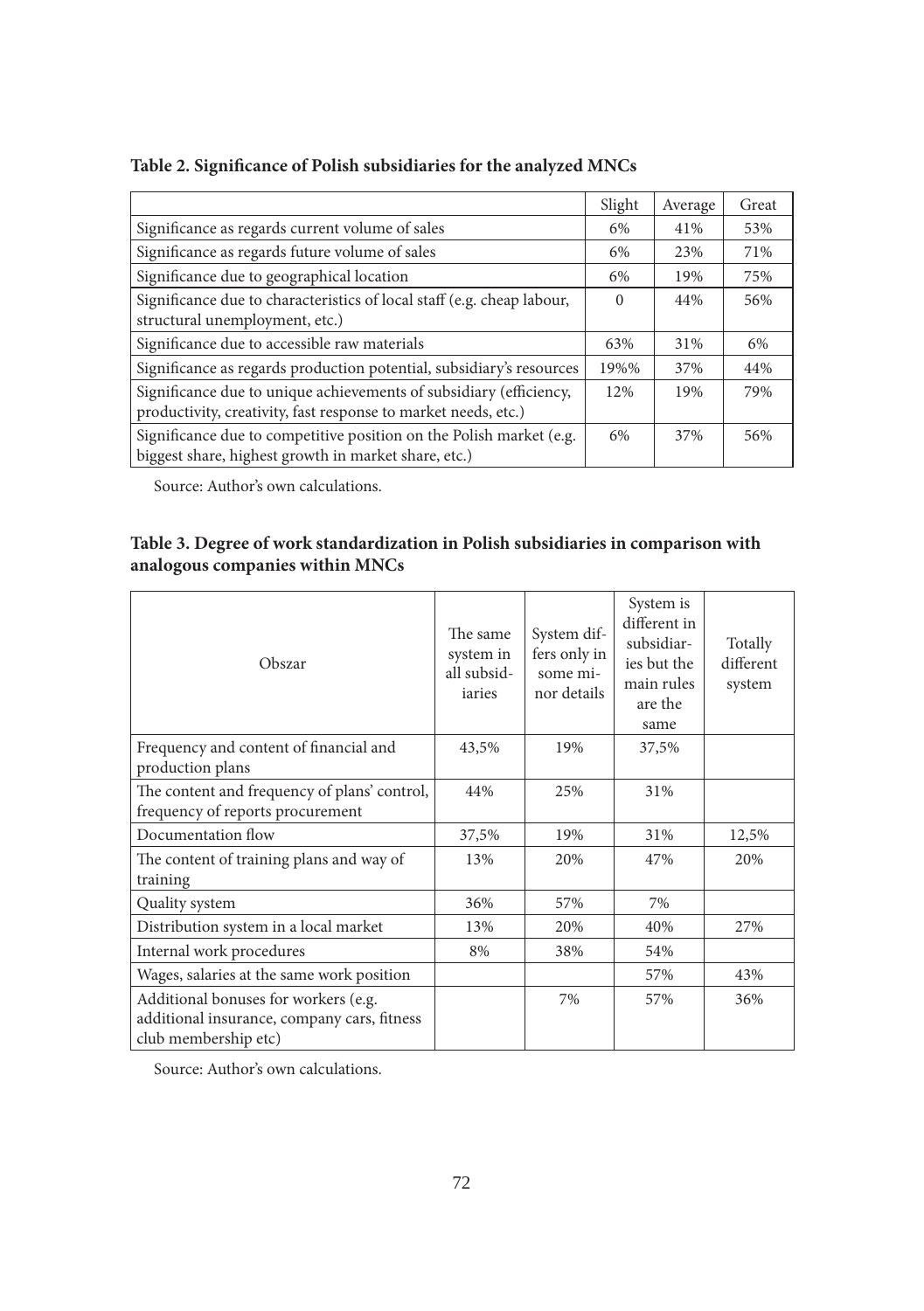## **5. Conclusions**

Each country needs to carefully examine its institutional environment in order to improve its functioning: to raise the quality of life of its citizens and competitiveness of the economy. Studies should include both formal and informal institutions because only their harmonized activities contribute to the creation of effective institutions and higher level of social confidence. They are of particular importance for the countries which carried out radical transformations in all the spheres of their macrostructure. A profound and comprehensive analysis of institutional environment should be a starting point for the improvement of the regulatory sphere of the Polish economy. Although the formal institutional framework, securing freedom of economic performance is already established in Poland, this framework needs mastering and clarifying. Radical improvement of the executive, administrative and judicial apparatus seems to be a priority as it will certainly reduce a pathogenic phenomenon of corruption and will help to regain social trust in the state. Better efficiency of the executive apparatus leads to reducing opportunistic behaviour and such a tendency facilitates gradual simplification of legal and administrative regulations. Transparency and clarity of legal regulations also lead to reduction of transaction costs and better effectiveness of economic activities on such a market.

All those distortions in the institutional framework are well noticeable for MNCs. They emphasize the structural attitudes of the Polish market but notice serious shortcomings of the institutional sphere which improves gradually, but too slowly than expected. It is interesting that although the Polish formal institutions are assessed by multinational entities as still unsatisfactory and improving too slowly, the layer of the so-called institutional distance is not a serious barrier to expansion nor does it hinder their future functioning on the Polish market. In order to function smoothly in the environment where rules of economic game are somewhat blurred by corruption, incomprehensible laws, and hyped bureaucracy, MNCs grant the Polish subsidiaries greater autonomy than to their sister companies. The Polish workforce, perceived as flexible and well educated, seems to equalize institutional obstacles not only outside companies but also inside them, by modifying and adjusting organizational practices to the local needs, where it is justified (such as creating and managing local distribution systems, adjusting internal work procedures or training programmes) and conforming to other standardized procedures such as quality systems controlling procedures and financial planning. Features of the institutional deal make this market somewhat exotic and therefore greater autonomy and a certain level of adjustment is needed, but informal institutions and local culture do not seem to disturb MNCs to operate in a standardized and highly effective way in such crucial areas as production, controlling and finance. It is also worth mentioning that all respondents from the questioned subsidiaries want to have an even greater level of standardization at least in two areas: salaries levels and bonuses programmes but they are aware that is highly improbable in the near future.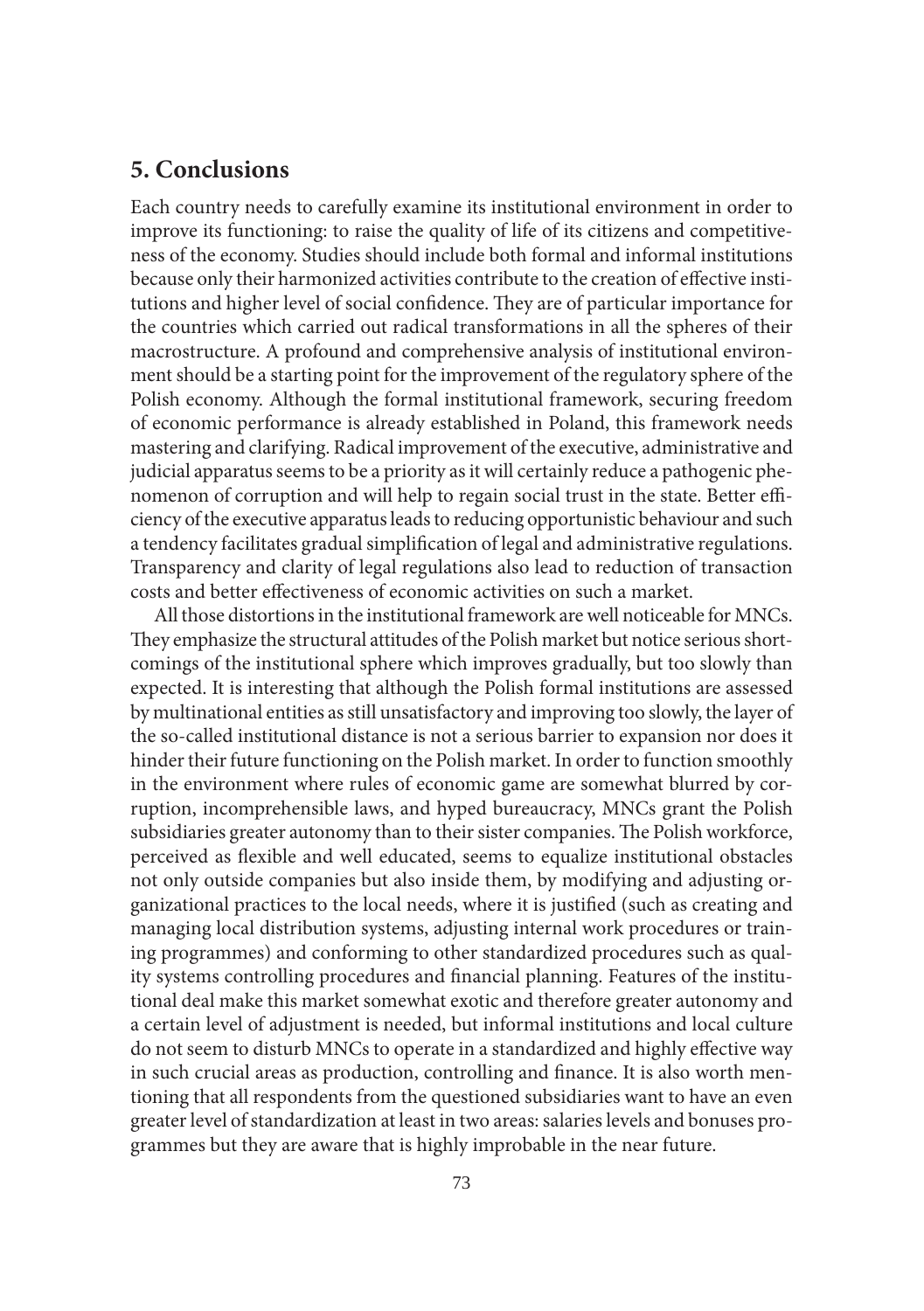#### *References*

- L. Balcerowicz, *Socjalizm, Kapitalizm, Transformacja*, Wydawnictwo Naukowe PWN, 1997.
- J. Barney, E. Zając, *Competitive Organizational Behavior: Toward an Organizationally Based Th eory of Competitive Advantage*, Strategic Management Journal, 15/1994.
- C.A. Bartlett, S. Goshall, *Matrix Management: Not a Structure, a Frame of Mind*, Harvard Business Review 1990, vol. 68:4.
- C.A. Bartlett, S. Goshall, *Managing Across Borders: Transnational Solution*, Harvard Business School Press, Boston 1998.
- A.T. Denzau, D.C. North, *Shared Mental Models: Ideologies and Institutions*, KYKLOS, 1994, vol. 47, Issue 1.
- M. Ellman, E. T. Gaidar, G. Kołodko, *Economic Transition in Eastern Europe*, ed. by P.H. Admiral, Blackwell, Oxford, England 1993.
- J. Godłów-Legiędź, *Korupcja a wolność gospodarcza w krajach transformacji ustrojowej*, Gospodarka Narodowa 11-12/ 2004.
- J. Godłów-Legiędź, *Transformacja ustrojowa z perspektywy nowej ekonomii instytucjonalnej*, Ekonomista 2/2005.
- M. Gorynia, *Polska polityka przystosowawcza w latach 1990–1993*, Gospodarka Narodowa 1994, nr 2.
- M. Gorynia, W. Otta, *Polska polityka przystosowawcza w latach 1990–1996*, Ruch Prawniczy, Ekonomiczny i Socjologiczny 3/1997.
- A. Griffi ths, R. Zammuto, *Institutional Governance Systems and Variations in National Competitive Advantage: An Integrative Framework*, Academy of Management Review, October 2005, Vol. 30 (4).
- W. Head, *Adaptive Sociology*, The British Journal of Sociology 1961, March.
- W. Karaszewski, *Bezpośrednie inwestycje zagraniczne, Polska na tle świata*, Toruń 2004.
- K. Kim, J. H. Park, *Integrating Distinctive Manufacturing Competence Globally: Its Effect on Business Performance*, Multinational Business Review, Spring 2000, vol. 8(1).
- T. Kostowa, R. Kendall, *Adoption of Organisational Practice by Subsidiaries of Multinational Corporation: Institutional and Relational Effects*, Academy of Management Journal, February 2002, vol. 45, Issue 1.
- D. Lipton, J. Sachs, *Creating a Market Economy in Eastern Europe: the Case of Poland*, Brookings Papers on Economic Activity 1990, No. 1.
- M. Marody, J. Hausner, *Miękki kraj*, Polityka 2000, No. 50.
- J. I. Martinez, J. C. Jarillo. *The Evolution of Research on Coordination Mechanisms in Multinational Corporations*, Journal of International Business Studies 1989, 20 (3).
- D. North, *The New Institutional Economics*, Journal of Institutional and Theoretical Economics 142/1986.
- D. North, *Institutions, International Change and Economic Performance*, Cambridge University Press, Cambridge 1990.
- D. North, *Institutions, Ideology and Economic Performance*, CATO Journal, vol. 11, Issue 3/1992.
- C. Oliver, *Sustainable Competitive Advantage: Combining Institutional and Resource Based Views*, Strategic Management Journal, Vol. 18/1997.